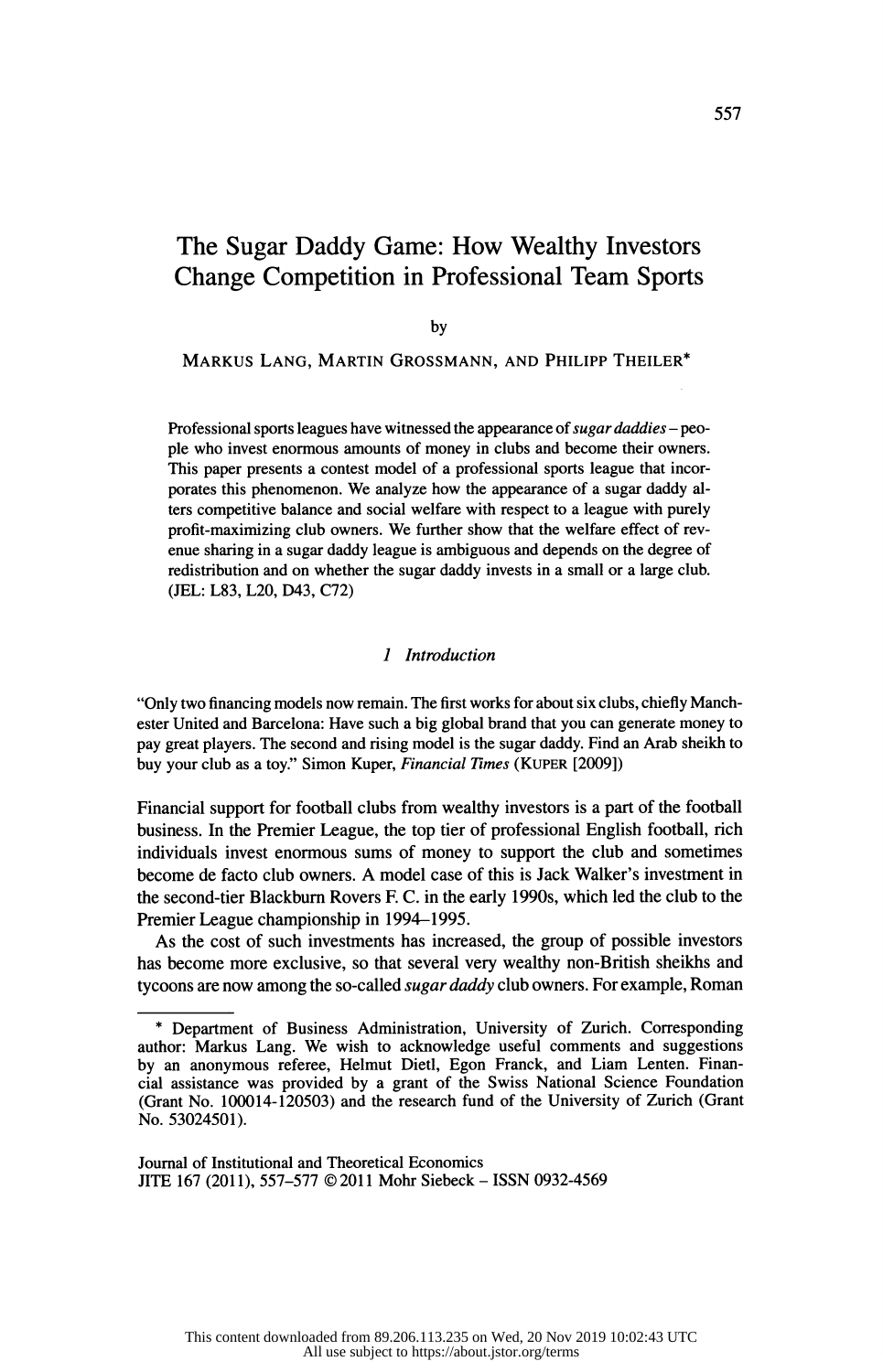Abramovich invested about £701 million in Chelsea London from 2003 to June 2008, Sheik Mansour invested about £395 million in Manchester City from August 2008 to the beginning of 2010, Mike Ashley invested about £250 million in Newcastle United from May 2007 to May 2009, and Mohamed Al-Fayed invested about £175 million in Fulham FC from 1997 to mid-2008.<sup>1</sup>

According to DELOITTE AND TOUCHE [2009], this finance model is becoming a very important trend in the English Premier League. Further, sugar daddies' investment in football clubs is not a uniquely British phenomenon. In the Italian Serie A, Silvio Berlusconi and Massimo Moratti regularly transfer great sums of money to the clubs AC Milan and FC Internazionale Milano, respectively, at the end of the season. The sugar daddy also appears to have become the dominant finance model for clubs in eastern Europe since the decline of communism (see Franck [2010b]).

 The difference between this type of investment and more typical investment by profit-maximizing investors outside the sports industry is that these sugar daddies invest enormous amounts of money and seem not to take the resulting financial losses into account. The utility derived from sporting success appears to compensate for the financial losses.<sup>2</sup> Because these sugar daddies not only financially support their clubs but also become actual club owners with full control, KUPER [2009] may be right in stating that football clubs become the toys of wealthy persons.

 In short, sugar daddies invest in a football club and become club owners with the right to control all business and sporting aspects of the club. The invested money is used to hire talent on the player market to improve a team's playing strength. The illustrative examples provided above suggest that clubs in which a sugar daddy has invested do not have a fixed budget constraint in a narrow sense. As a result, these clubs have more resources to invest in talent compared to other clubs without a sugar daddy. With his appearance in a sports league, a sugar daddy alters the competition in the league. This paper develops a contest model of a professional sports league and analyzes how the appearance of a sugar daddy alters competitive balance and social welfare compared to a league with purely profit-maximizing club owners.

 Before proceeding with the model, we provide a short literature overview. Fort and Quirk [1995] and Vrooman [1995] have formalized the insights developed in the early sports economics literature by ROTTENBERG [1956] and NEALE [1964] in a general economic model of a sports league. This Fort-Quirk-Vrooman model is considered to be the origin of the early fixed-supply model of a sports league. Since then economists have repeatedly tried to contribute to the development of a better understanding of sports leagues by seeking to capture the interaction between clubs in formal league models. The recent sports economics literature has suggested modeling a team-sports league using contest theory (e.g., Szymanski [2003]).

<sup>&</sup>lt;sup>1</sup> The indicated sums in the examples are taken from CONN [2009a], [2009b], [2010] and Kelso [2009].

 $2$  See FRANCK [2010a], who outlines the possible reasons for a sugar daddy to in vest in football clubs in greater detail. He also provides more information about the governance structures and ownership of clubs within European football leagues.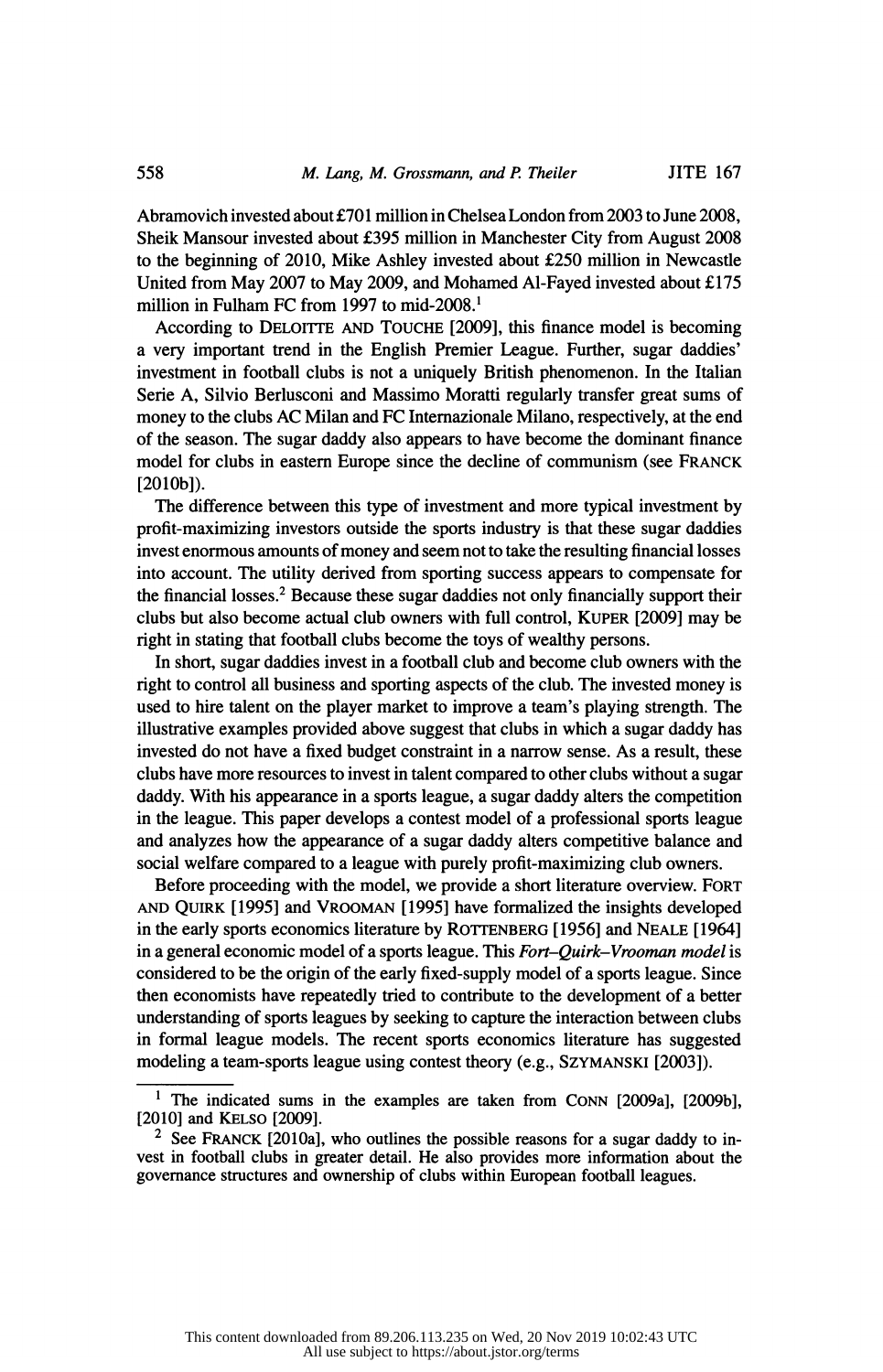The existing literature mainly considers football clubs to be either pure profit maximizers (e.g., Fort and Quirk [1995], Szymanski and Késenne [2004], DIETL, LANG, AND RATHKE [2011]) or pure win maximizers (e.g., ZIMBALIST [2003], FORT AND OUIRK [2004], KÉSENNE [2006]), SLOANE [1971] was the first to suggest that the owner of a sports club actually maximizes utility, which may include inter alia playing success and profits. Sloane defines the different objective functions of a club owner, but he does not formalize his insights in an analytical league model. RASCHER [1997] takes up Sloane's idea and assumes that clubs maximize a linear combination of profits and wins. The crucial difference with respect to our model is that RASCHER [1997] applies Walrasian conjectures and assumes a fixed supply of talent in the league (see also Késenne [2007]).

 Vrooman [1997], [2000] presents a model of ownership and financial structures among the Major League Baseball (MLB) franchises. In his model, a so-called sportsman owner jointly maximizes the franchise value and the satisfaction derived from winning. Vrooman finds that a sportsman owner sacrifices franchise value for winning, but he does not explicitly model the interactions between the franchises. We extend Vrooman's model by developing a contest model and by deriving wel fare implications of the emergence of a sugar daddy. Finally, DIETL, LANG, AND WERNER [2009] analyze mixed sports leagues in which one club owner is a pure profit maximizer and the other is a pure win maximizer. However, their model does not capture the concept of a sugar daddy, because the club owners do not trade off profits and win percentages. The characteristic of a sugar daddy as an agent within a league competition has not yet been studied in the context of a contest model, and this is the focus of our paper. Note that the purpose of this article is not to speculate about the motivation for a sugar daddy to enter the league, but rather, given the existence of a sugar daddy, to analyze his effect on the league competition.

 Based on a contest model, we show that the competitive balance within a league with a sugar daddy may be higher or lower than in a league with pure profit maximizing clubs, depending on the market sizes of the clubs and the win prefer ence of the sugar daddy. Furthermore, social welfare in a sugar daddy league may be higher than in a league with pure profit-maximizing clubs if the sugar daddy invests in a large-market club. In contrast, social welfare will always be lower if the sugar daddy invests in a small-market club. Finally, by focusing on the sugar daddy league, we disclose the effect of revenue sharing on competitive balance and social welfare. We show that competitive balance always decreases through revenue sharing. The welfare effect of revenue sharing is ambiguous and depends on the degree of redistribution and on whether the sugar daddy invests in a small or a large-market club.

 The remainder of the paper is structured as follows. In section 2, we introduce the model and derive club profits via fan demand. We further specify the utility function of the sugar daddy and derive the social welfare. In section 3, we present the equilibrium in a league with pure profit-maximizing clubs and a sugar daddy league, and compare the two leagues. In section 4, we analyze the effect of revenue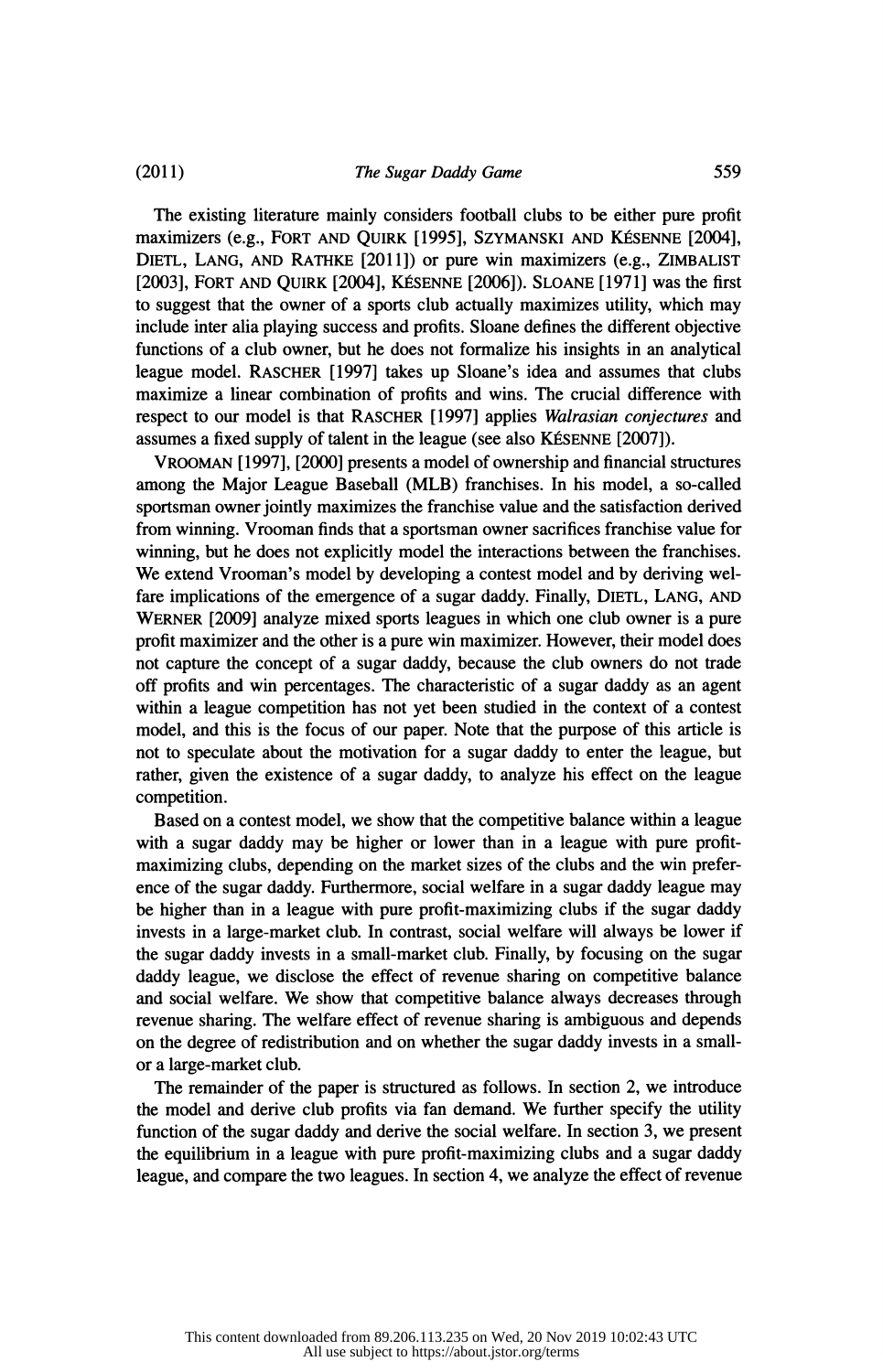sharing on competitive balance and social welfare in the sugar daddy league. Finally, section 5 summarizes the main findings and concludes the paper.

# 2 Model Setup

 We model a two-club league in which both clubs participate in a noncooperative game and independently invest a certain amount in playing talent. Each club  $i \in \{1, 2\}$ generates its own revenues, denoted by  $R_i$ , according to a fan demand function that depends on the match quality. Talent investments, denoted by  $x_i \in \mathbb{R}^+_0$  for club i, determine the match quality, and therefore, through fan demand, they determine the revenues of both clubs.

## 2.1 Fan Demand and Club Revenues

Fan demand for a match with quality  $q_i$  and club revenues are derived as in DIETL. Lang, and Werner [2009]. Suppose that there is a continuum of fans that differ in their willingness to pay for a match between club i and club j with quality  $q_i$ <sup>3</sup> The parameter  $\theta_k \sim U[0, 1]$  measures the preference for match quality of fan k. We define the net utility of fan type  $\theta_k$  as max $\{\theta_k q_i - p_i, 0\}$ . At price  $p_i \in \mathbb{R}^+$ ,<sup>4</sup> the fan who is indifferent to the consumption of the product or not is given by  $\theta^* = p_i/q_i$ . It follows that  $1 - \theta^* = (q_i - p_i)/q_i$  denotes the measure of fans who purchase at  $p_i$ . Thus, the fan demand function of club  $i \in \{1, 2\}$  is given by

$$
d_i(p_i,q_i)=m_i\bigg(1-\frac{p_i}{q_i}\bigg)\,,
$$

where  $m_i \in \mathbb{R}^+$  represents the market size parameter of club *i*. We assume that clubs are heterogeneous with respect to their market size or drawing potential. Without loss of generality, we assume that club 1 is the large-market club and club 2 is the small-market club, i.e.,  $m_1 > m_2$ . As a result, the large-market club 1 generates higher demand for a given set of parameters  $(p_i, q_i)$  than the small-market club 2. For notational convenience, we write  $m_1 = \sigma m$  and  $m_2 = m$  with  $\sigma > 1$ .

 By normalizing all other costs (e.g., stadium and broadcasting costs) to zero, club *i*'s revenue is given by<sup>5</sup>

(1) 
$$
R_i = \frac{m_i}{4}q_i.
$$

Following DIETL, LANG, AND WERNER [2009], we assume that the match quality  $q_i$  depends on two factors: the probability of club i's success and the uncertainty of the outcome. We further assume that both factors enter the quality function

<sup>&</sup>lt;sup>3</sup> Note that  $q_i$  represents the quality of the competition in the stadium of club i. The quality  $q_i$  is specified below by equation (4).

<sup>&</sup>lt;sup>4</sup> For instance, the price  $p_i$  can be interpreted as the subscription fee for TV coverage of the match or the gate price.

<sup>&</sup>lt;sup>5</sup> Note that club *i* chooses the price  $p_i^* = q_i/2$  to maximize revenues  $R_i = p_i$ .  $d_i(p_i,q_i)$ .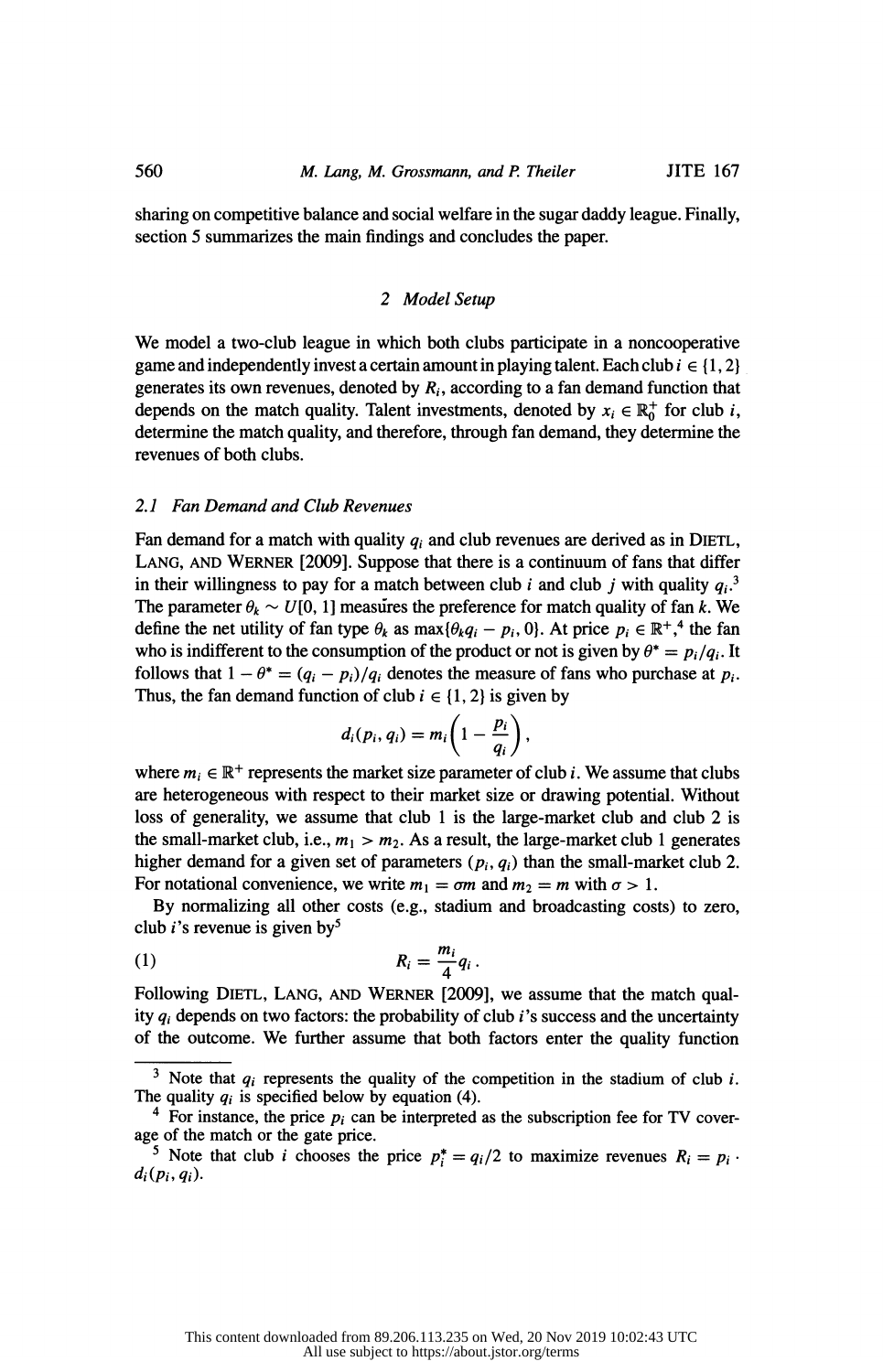as a linear combination with equal weights, that is, quality  $=$  probability of suc cess 4- uncertainty of outcome. This specification of the quality function gives rise to a quadratic revenue function that is widely used in the sports economics literature.

We measure the probability of club *i*'s success by its win percentage  $w_i$ . The win percentage is characterized by the contest-success function (CSF). Applying the logit approach, the win percentage of club  $i \in \{1, 2\}$  is given by

$$
(2) \t\t\t w_i(x_i,x_j)=\frac{x_i}{x_i+x_j}\,,
$$

with  $i, j \in \{1, 2\}, i \neq j$ . The logit CSF is probably the most widely used functional form of a CSF in sporting contests. This CSF was introduced by TULLOCK [1980] and was subsequently axiomatized by SKAPERDAS [1996] and CLARK AND RIIS [1998]. An alternative functional form would be the probit CSF (LAZEAR AND ROSEN [1981], DIXIT [1987]) or the difference-form CSF (HIRSHLEIFER [1989]).

 Given that the sum of the win percentages must equal unity, we obtain the adding up constraint:  $w_i = 1 - w_i$ . In our model, we adopt the *contest-Nash conjectures*  $\partial x_i/\partial x_j = 0$  and compute the derivative of (2) as  $\partial w_i/\partial x_i = x_j/(x_i + x_j)^2$ . The socalled *Walrasian conjectures*  $\partial x_i / \partial x_j = -1$  were applied in the traditional literature (e.g., El-Hodiri and Quirk [1971], Fort and Quirk [1995], Rascher [1997]) for leagues with a fixed supply of talent. The recent literature, however, proposes the use of the contest-Nash conjectures  $\partial x_i/\partial x_j = 0$  to characterize noncooperative be havior between clubs (e.g., Szymanski [2003], [2004], Szymanski and Késenne [2004]). For a discussion regarding the Walrasian and contest-Nash conjectures, see Szymanski [2004], Eckard [2006], and Fort and Quirk [2007].

The uncertainty of the outcome is measured by the competitive balance  $CB$  in the league and is specified by the product of the winning percentages:

(3) 
$$
CB(x_i, x_j) = w_i(x_i, x_j)w_j(x_i, x_j) = \frac{x_ix_j}{(x_i + x_j)^2},
$$

with i,  $j \in \{1,2\}$  and  $i \neq j$ . Note that CB attains its maximum of 1/4 for a completely balanced league in which both clubs invest the same amount in talent, so that  $w_1 = w_2 = 1/2$ . A less balanced league is then characterized by a lower value of CB.

 With the win percentage specified by equation (2) and competitive balance spec ified by equation (3), the quality function is derived as

(4) 
$$
q_i(x_i, x_j) = w_i(x_i, x_j) + w_i(x_i, x_j) w_j(x_i, x_j),
$$

with i,  $j \in \{1, 2\}, i \neq j$ . Plugging (4) into (1) and noting that  $w_i = 1 - w_i$ , we derive the revenue function of club  $i \in \{1, 2\}$  as<sup>6</sup>

$$
R_i(x_i, x_j) = \frac{m_i}{4} q_i(x_i, x_j) = \frac{m_i}{4} [2w_i(x_i, x_j) - w_i(x_i, x_j)^2].
$$

 Assuming a competitive labor market and following the sports economics litera ture, the market-clearing cost of a unit of talent, denoted by  $c$ , is the same for every

 $6$  This revenue function is consistent with the revenue functions used, e.g., in Hoehn and Szymanski [1999], Késenne [2007], and Vrooman [2007], [2008].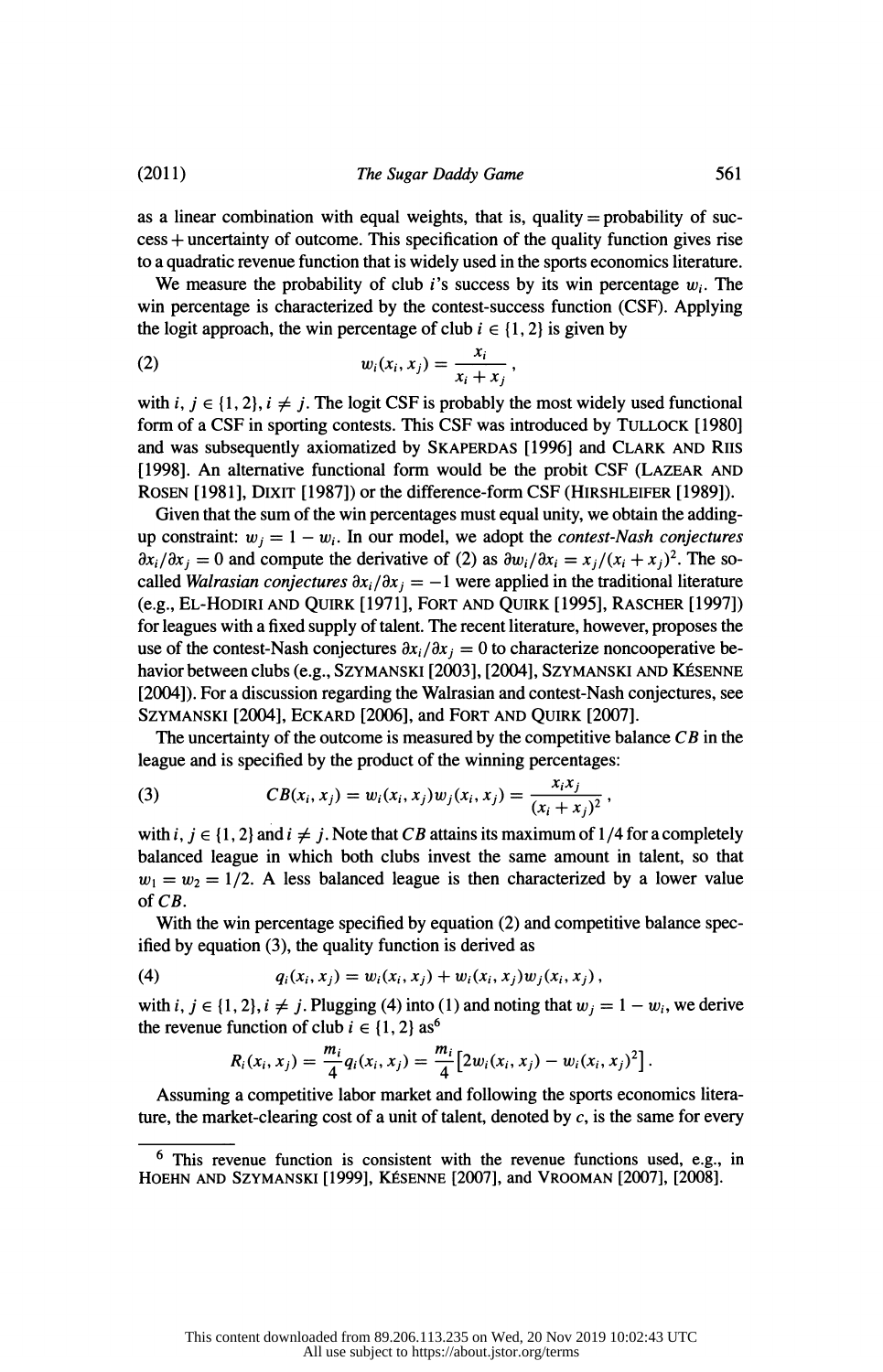club. The cost function of club  $i \in \{1, 2\}$  is thus given by  $C(x_i) = cx_i$ , where c is the marginal unit cost of talent.

#### 2.2 Club Profits and the Sugar Daddy's Utility Function

The profit function of club  $i \in \{1, 2\}$  is given by revenue minus costs:

$$
\pi_i(x_i, x_j) = R_i(x_i, x_j) - C(x_i) = \frac{m_i x_i (x_i + 2x_j)}{4(x_i + x_j)^2} - cx_i,
$$
  
with  $i, j \in \{1, 2\}$  and  $i \neq j$ .  
We will analyze two different leaders: first, a league with pure profit-maximizing

th *i*,  $j \in \{1, 2\}$  and  $i \neq j$ .<br>We will analyze two different leagues: first, a league with pure profit-maximizing<br>ths (PM league) and second a league in which a sugar daddy invests in one of We will analyze two different leagues: first, a league with pure profit-maximizing<br>clubs (PM league) and second, a league in which a sugar daddy invests in one of<br>the two clubs (SD league) If the sugar daddy invests in th clubs (PM league) and second, a league in which a sugar daddy invests in one of<br>the two clubs (SD league). If the sugar daddy invests in the large-market club 1, we<br>call it a type 1 SD league, while a type 2 SD league repr call it a type 1 SD league, while a type 2 SD league represents a league in which the sugar daddy invests in the large-market club 1, we call it a type 1 SD league, while a type 2 SD league represents a league in which the the two clubs (SD league). If the sugar daddy invests in the large-market club 1, we call it a type 1 SD league, while a type 2 SD league represents a league in which the sugar daddy invests in the small-market club 2.

e sugar daddy invests in the small-market club 2.<br>We assume that the sugar daddy's utility function exhibits diminishing marginal<br>lity of winning and is given by We assume that the sugar daddy's utility function exhibits diminishing marginal utility of winning and is given by

$$
u_i(x_i, x_j) = \pi_i(x_i, x_j) + \gamma w_i(x_i, x_j)
$$
  
= 
$$
\frac{m_i}{4} [2w_i(x_i, x_j) - w_i(x_i, x_j)^2] - cx_i + \gamma w_i(x_i, x_j),
$$

where  $\gamma \in \mathbb{R}^+$  represents the sugar daddy's preference for winning.<sup>7</sup>

#### 2.3 Social Welfare

 We assume that social welfare is given by the sum of aggregate consumer (fan) surplus, aggregate player salaries, and aggregate club profits (see DIETL AND LANG [2008]). The aggregate consumer surplus is computed by adding the consumer surplus from fans of club 1 to that of club 2. The consumer surplus  $CS_i$  from fans of club  $i \in \{1, 2\}$  in turn corresponds to the integral of the demand function  $d_i(p_i, q_i)$ from the equilibrium price  $p_i^* = q_i/2$  to the maximal price  $\overline{p}_i = q_i$  that fans are willing to pay for quality  $q_i$ :

$$
CS_i = \int_{p_i^*}^{\overline{p_i}} d_i(p_i, q_i) dp_i = \int_{\frac{q_i}{2}}^{q_i} m_i \frac{q_i - p_i}{q_i} dp_i = \frac{m_i}{8} q_i.
$$

 Assuming that players' utility corresponds to their salary, total players' utility is given by the aggregate salary payments  $PS = cx_1 + cx_2$  in the league.

 The addition of aggregate consumer surplus, aggregate salary payments, and aggregate club profits produces social welfare  $as<sup>8</sup>$ 

$$
W(x_1,x_2)=\frac{3m}{8}\big[\sigma q_1(x_1,x_2)+q_2(x_1,x_2)\big].
$$

 <sup>7</sup> Note that the sugar daddy's utility is linear with respect to the win-preference part.

<sup>&</sup>lt;sup>8</sup> Recall that  $m_1 = \sigma m$  and  $m_2 = m$ .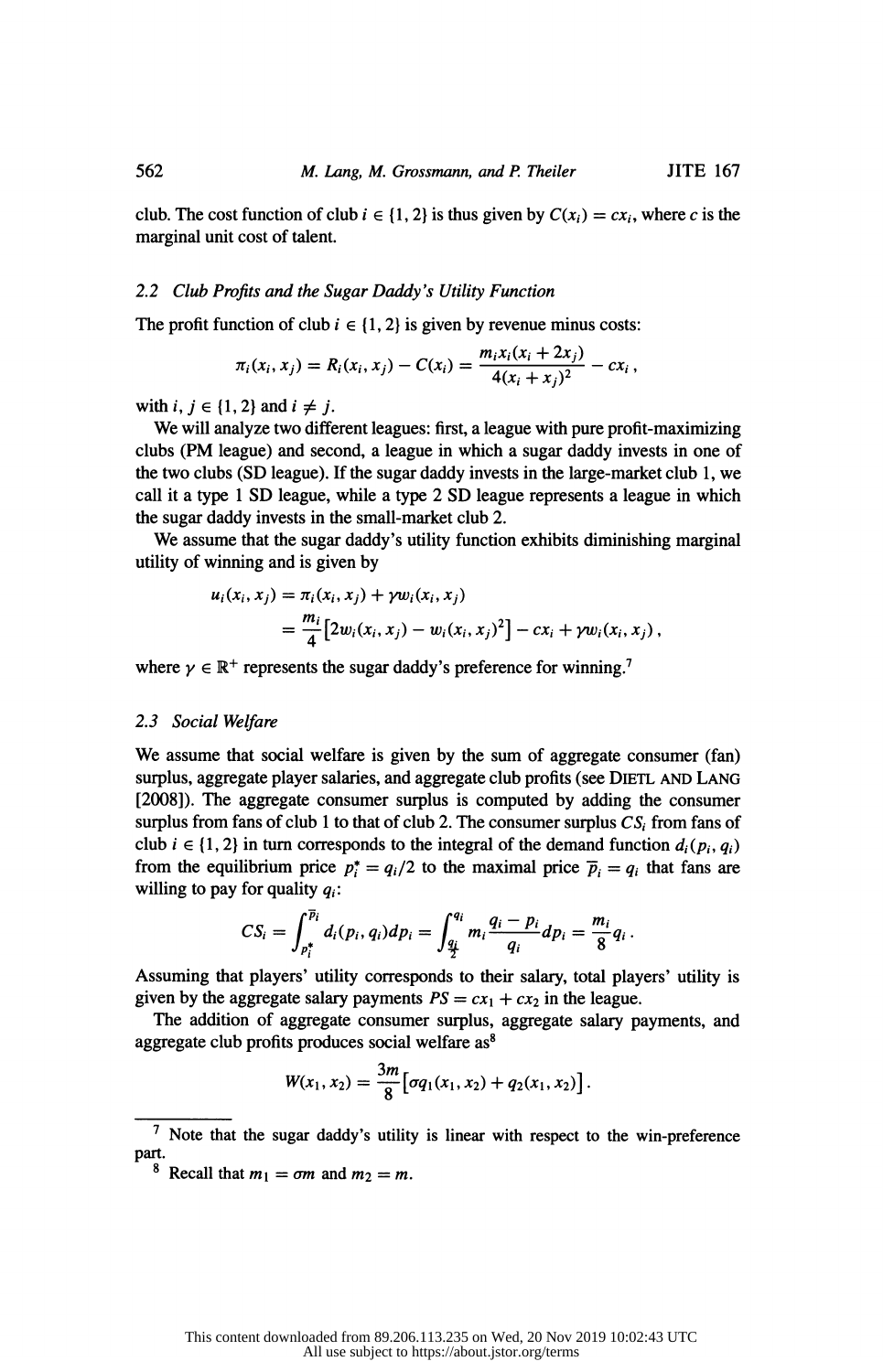Salary payments do not directly influence social welfare, because salaries merely represent a transfer from clubs to players. Moreover, note that we neglect the win preference part of the sugar daddy's utility in the welfare function. Economically, one would have to add this term. However, we choose to neglect it because we will compare a league without a sugar daddy and a league with a sugar daddy. To compare the two leagues, it makes sense to ignore the win-preference part of the sugar daddy's utility. If this term were included in the welfare function, it could be easily assured that a sugar daddy league provides greater social welfare than a profit-maximizing league by assuming a high parameter  $\gamma$ . We will show that under specific parameter conditions, even without the win-preference part of the sugar daddy's utility, the sugar daddy league yields higher social welfare than the league with profit-maximizing clubs.

In the next lemma, we derive the welfare-maximizing win percentages.

Lemma 1 Social welfare is maximized for

(5) 
$$
(w_1^W, w_2^W) = \left(\frac{\sigma}{\sigma+1}, \frac{1}{\sigma+1}\right),
$$

so that the welfare-optimal level of competitive balance is given by

(6) 
$$
CB^{W} = \frac{\sigma}{(\sigma+1)^2}.
$$

 This lemma shows that social welfare is maximized in an unbalanced league in which the large-market club has a higher win percentage than the small-market club. Note that a greater difference in market sizes requires a greater imbalance to maximize social welfare. This result is intuitive because (i) the large-market club has higher marginal revenues than the small-market club and (ii) fan demand and thus the consumer welfare are higher for the large-market club, due to its larger market size.

#### 3 Equilibrium Analysis

#### 3.1 Pure Profit-Maximizing Clubs (PM League)

 In this section, we analyze the benchmark case in which both clubs maximize their profits. Club  $i \in \{1, 2\}$  solves the maximization problem

$$
\max_{x_i \geq 0} \left\{ \pi_i = \frac{m_i x_i (x_i + 2x_j)}{4(x_i + x_j)^2} - c x_i \right\}.
$$

The corresponding first-order conditions yield<sup>9</sup>

$$
\frac{\partial \pi_i}{\partial x_i} = \frac{m_i x_j^2}{2(x_i + x_j)^3} - c = 0,
$$

with  $i, j \in \{1, 2\}$  and  $i \neq j$ .

<sup>&</sup>lt;sup>9</sup> It can be easily verified that the second-order conditions for a maximum are satisfied.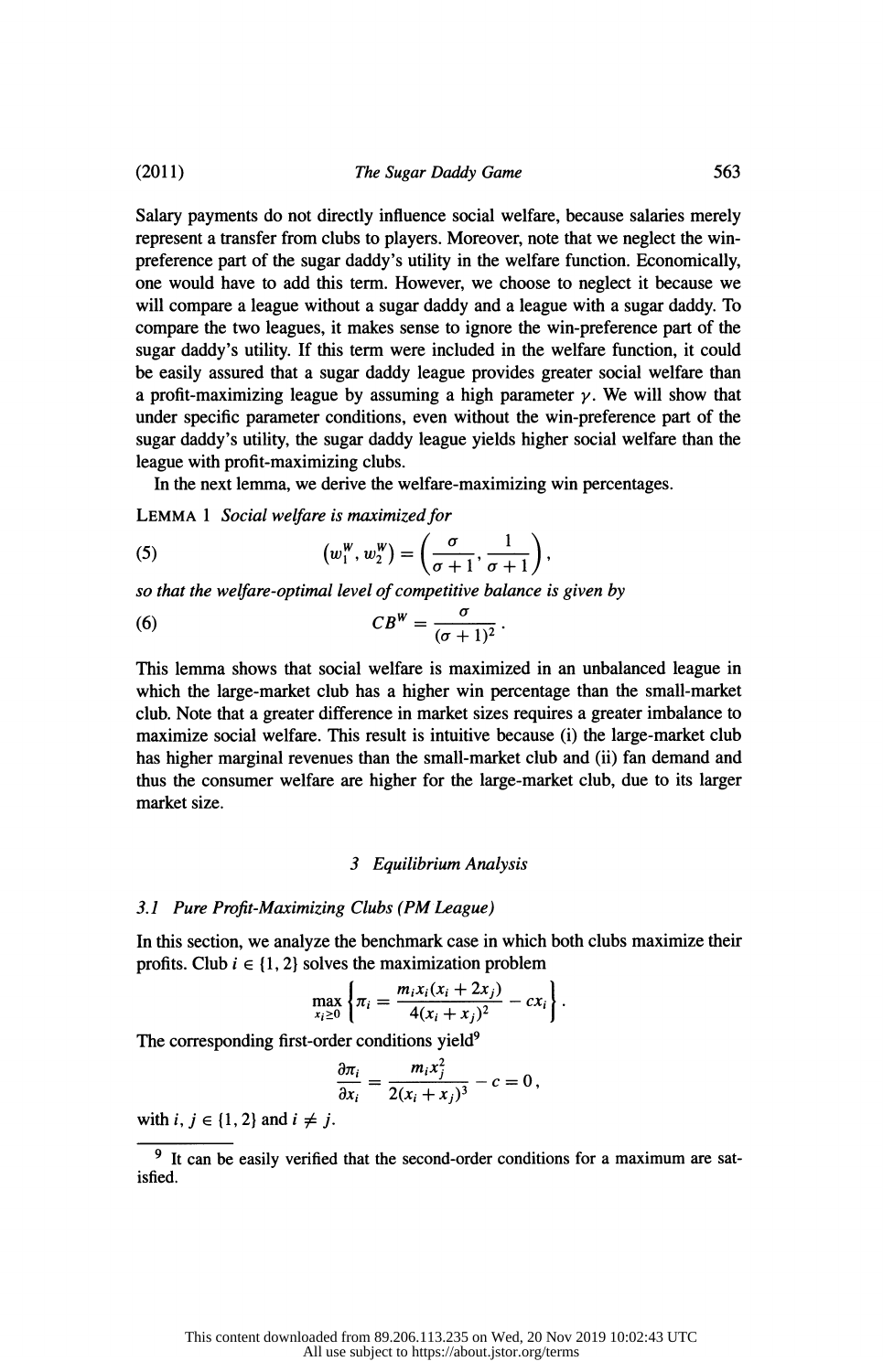LEMMA 2 In the PM league, the equilibrium win percentages are given by

(7) 
$$
(w_1^{\text{PM}}, w_2^{\text{PM}}) = \left(\frac{\sqrt{\sigma}}{1 + \sqrt{\sigma}}, \frac{1}{1 + \sqrt{\sigma}}\right).
$$

In equilibrium, it holds that  $w_1^{PM} > w_2^{PM}$ , i.e., the large-market club 1 invests more in playing talent, due to its higher marginal revenue of talent investment, than the small-market club 2. The competitive balance in the PM league is given by

$$
CB^{\text{PM}} = \frac{\sqrt{\sigma}}{(1 + \sqrt{\sigma})^2}.
$$

 By comparing (7) with the welfare-maximizing win percentages (5), we see that the degree of competitive balance is higher in the PM league than at the welfare optimum. Thus, from a welfare point of view a more unbalanced PM league is desirable, in which the small-market club 2 wins less often and the large-market club 1 wins more often.10

 Through its talent investments, each club imposes a negative externality on the other club's expected revenue. Because of the asymmetric market sizes, the small market club imposes a larger externality on the large-market club than vice versa (see DIETL AND LANG [2008]). This is because the increase in revenue from a given increase in win percentage is higher for the large-market club than for the small market club. Neither club, however, internalizes this negative externality. As a result, in the PM league, the marginal revenue of talent is equalized between the two clubs, but the marginal revenue of a win is not. More precisely, the marginal revenue of a win is higher for the large-market club than for the small-market club. Thus, a decrease in the win percentage of the small-market club and an increase in the win percentage of the large-market club results in higher social welfare. Note that in the case of symmetric clubs, i.e.,  $\sigma = 1$ , social welfare is maximized in the PM league.

#### 3.2 The Sugar Daddy League (SD League)

 In this section, we derive the equilibrium in the sugar daddy league, in which club  $i \in \{1, 2\}$  maximizes utility and club  $j \in \{1, 2\}$ ,  $j \neq i$  maximizes profits. Recall that in the type 1 SD league, the sugar daddy invests in the large-market club (i.e.,  $i = 1$ ) and  $j = 2$ ), while in the type 2 SD league the sugar daddy invests in the small-market club (i.e.,  $i = 2$  and  $j = 1$ ). The maximization problem of club  $i \in \{1, 2\}$  in which the sugar daddy has invested is thus given by

$$
\max_{x_i \geq 0} \left\{ u_i(x_i, x_j) = \frac{m_i x_i(x_i + 2x_j)}{4(x_i + x_j)^2} - cx_i + \gamma \frac{x_i}{x_i + x_j} \right\},\,
$$

<sup>&</sup>lt;sup>10</sup> An interesting analysis regarding the optimal degree of competitive balance is provided by Groot [2009]. He shows that the optimal degree of competitive balance is lower in open leagues than in closed leagues. For more details, see also Vrooman [2007], [2008], who compares the effects of open and closed league models.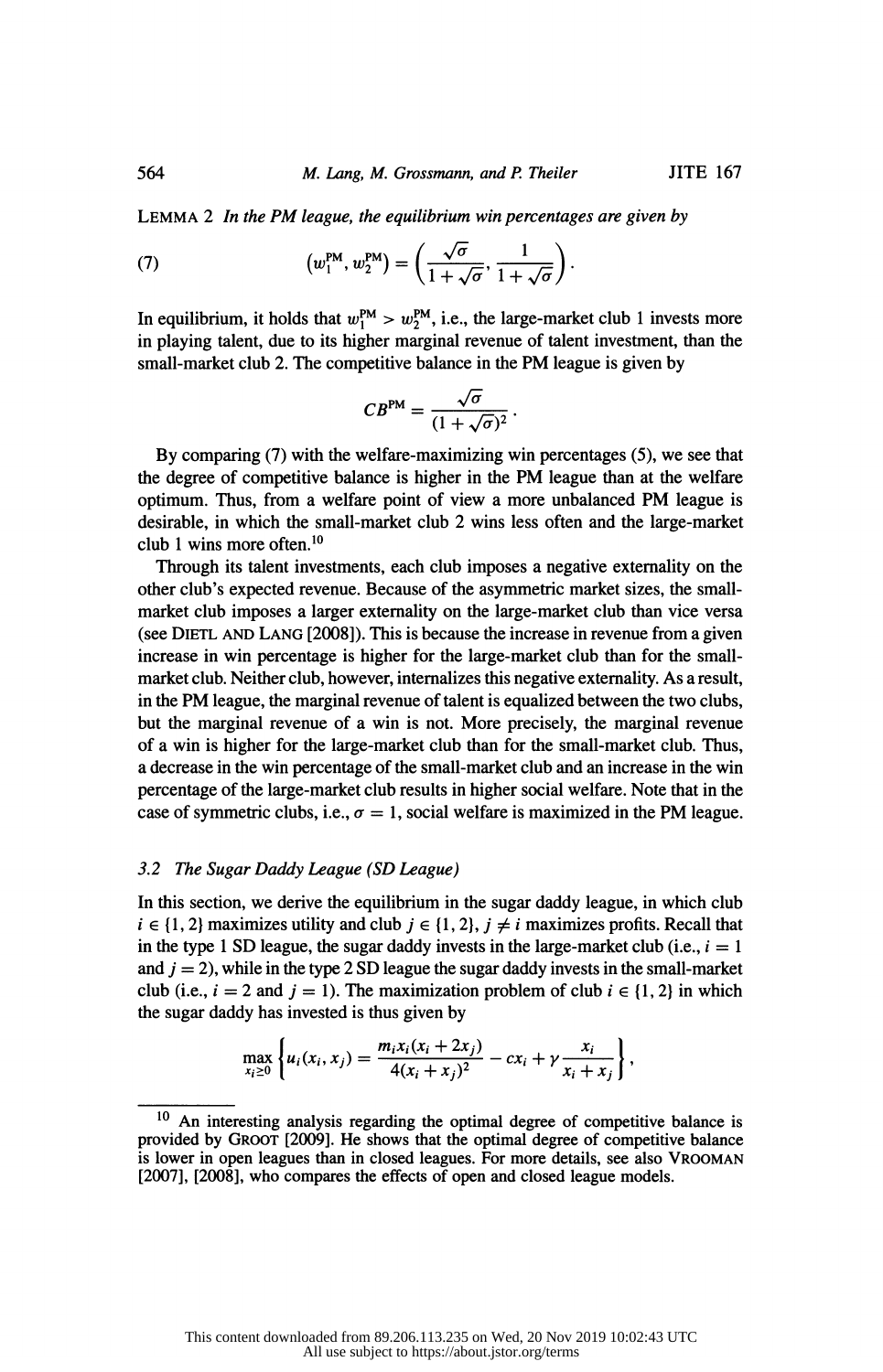(2011) The Sugar Daddy Game 565

and for the profit-maximizing club  $i \in \{1, 2\}$ ,  $i \neq i$ , it yields

$$
\max_{x_j \geq 0} \left\{ \pi_j(x_i, x_j) = \frac{m_j x_j (x_j + 2x_i)}{4(x_i + x_j)^2} - c x_j \right\}.
$$

The corresponding first-order conditions are given by<sup>11</sup>

$$
\frac{\partial u_i}{\partial x_i}=\frac{x_j(m_ix_j+2\gamma(x_i+x_j))}{2(x_i+x_j)^3}-c=0\qquad\text{and}\qquad\frac{\partial \pi_j}{\partial x_j}=\frac{m_jx_i^2}{2(x_i+x_j)^3}-c=0.
$$

LEMMA  $3$  In the type  $1 SD$  league, the equilibrium win percentages are

$$
\left(w_1^{\text{SD1}}, w_2^{\text{SD1}}\right) = \left(\frac{\gamma + \kappa_1}{\gamma + m + \kappa_1}, \frac{m}{\gamma + m + \kappa_1}\right) \text{ with } \kappa_1 \equiv (\gamma^2 + 2m\gamma + \sigma m^2)^{1/2},
$$

while in the type 2 SD league they are given by

$$
\left(w_1^{\text{SD2}}, w_2^{\text{SD2}}\right) = \left(\frac{\sigma m}{\gamma + \sigma m + \kappa_2}, \frac{\gamma + \kappa_2}{\gamma + \sigma m + \kappa_2}\right) \text{ with } \kappa_2 \equiv (\gamma^2 + 2\sigma m \gamma + \sigma m^2)^{1/2}.
$$

 In the type 1 SD league, the win percentage of club 1 (club 2) always increases (decreases) through the higher win preference of the sugar daddy, i.e.,  $\frac{\partial w_1^{\text{SD1}}}{\partial y} > 0$ and  $\frac{\partial w_2^{\text{SD1}}}{\partial y} < 0$ . As a result, the revenues of club 1 (club 2) increase (decrease). Conversely, for the type 2 SD league we have  $\frac{\partial w_1^{\text{SD2}}}{\partial y} < 0$  and  $\frac{\partial w_2^{\text{SD2}}}{\partial y} > 0$ .

LEMMA 4 In the type 1 SD league, the large-market club 1 will always be the dominant team in equilibrium, whereas in the type 2 SD league, the small-market club 2 will be the dominant team in equilibrium if the sugar daddy's win preference  $\gamma$ is sufficiently large with  $y > y' \equiv (m/4)(\sigma - 1)$ .

PROOF Straightforward.

 It is clear that the large-market club will always be the dominant team with a higher win percentage in equilibrium if the sugar daddy invests in the large-market club (type 1 SD league). If the sugar daddy invests in the small-market club (type 2 SD league), however, this club can become the dominant team in equilibrium through sufficiently strong win-orientated behavior of the sugar daddy.

Competitive balance in the two types of SD league yields

$$
CB^{\text{SD1}} = \frac{m(\gamma + \kappa_1)}{(\gamma + m + \kappa_1)^2} \quad \text{and} \quad CB^{\text{SD2}} = \frac{\sigma m(\gamma + \kappa_2)}{(\gamma + \sigma m + \kappa_2)^2}.
$$

 The type 2 SD league becomes more balanced through a higher win preference of the sugar daddy until the league is completely balanced for  $\gamma = \gamma'$ . Note that in the type 1 SD league, the competitive balance always decreases through a higher win preference of the sugar daddy.

 $11$  It can be easily verified that the second-order conditions for a maximum are satisfied.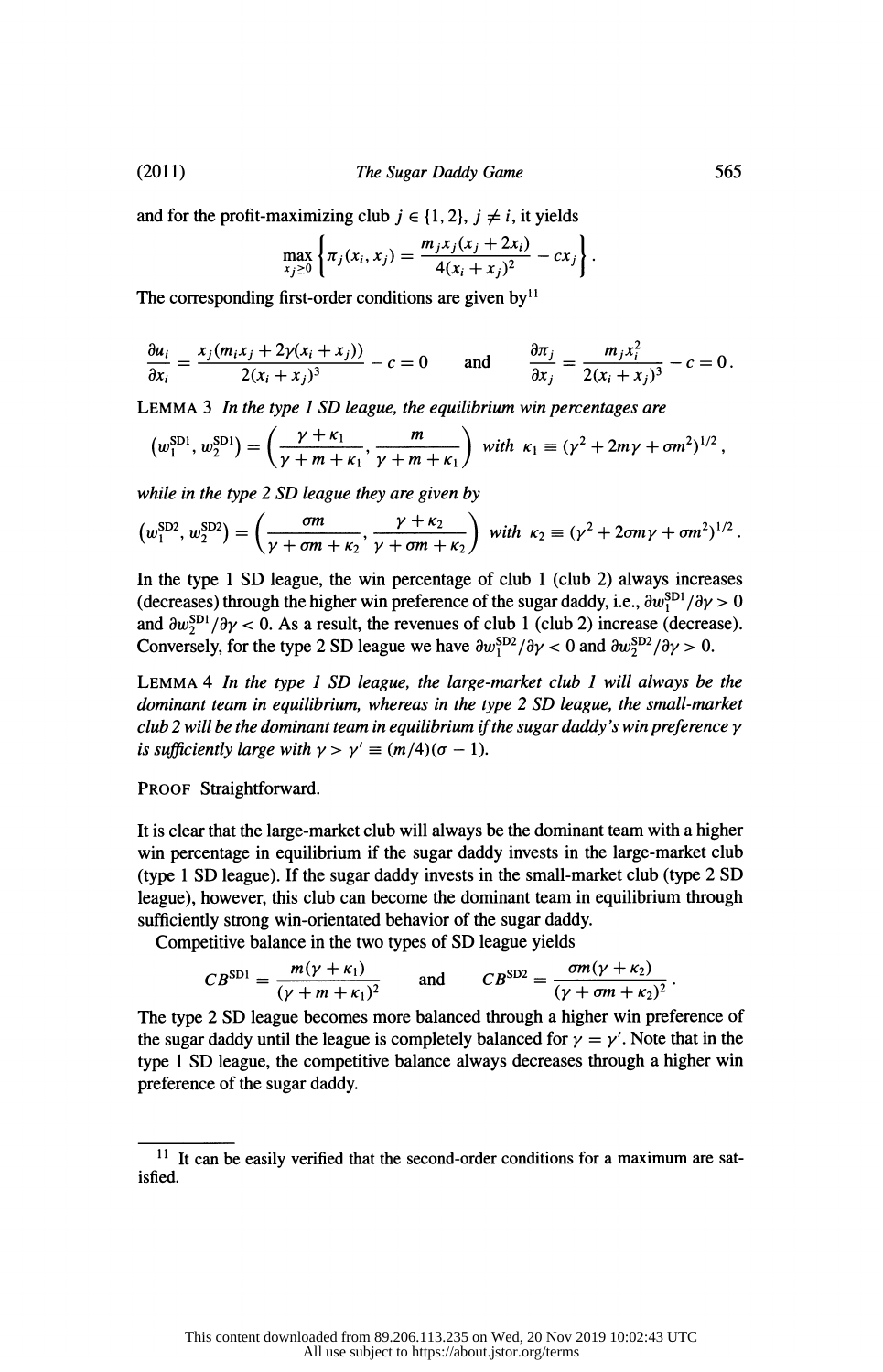#### 3.3 Comparison of the PM League and SD League

 In this section, we compare the outcomes of the PM league with the outcomes of the two different types of SD leagues. We are interested in the competitive balance and welfare of the two leagues. We establish the following proposition regarding competitive balance.

 Proposition 1 (competitive balance) The type 1 SD league is less balanced than the PM league, whereas the type 2 SD league is more balanced than the PM league as long as the sugar daddy's win preference  $\gamma$  is sufficiently small with  $\gamma < \gamma'' \equiv m/[2(\sigma + 1)(\sigma^{1/2} - 1)].$ 

 It is clear that the PM league is more balanced than the type 1 SD league, because the sugar daddy invests in the large-market club 1. As a result, the sugar daddy will further unbalance the league through his more win-orientated behavior. Conversely, in the case that the sugar daddy invests in the small-market club 2 (type 2 SD league), his more win-orientated behavior further balances the league in the beginning (i.e., for small values of  $\gamma$ ). If, however, his win preference becomes too large, viz.,  $y > y''$ , the sugar daddy induces his club to spend so much on talent that the league becomes even less balanced than the PM league. These results are illustrated in Figure 1, which qualitatively depicts the win percentages as a function of the sugar daddy's win preference parameter.





We compare social welfare in the next proposition.

PROPOSITION 2 (SOCIAL WELFARE) (i) Social welfare increases in the type 1 SD league with the appearance of a sugar daddy and is higher than in the PM league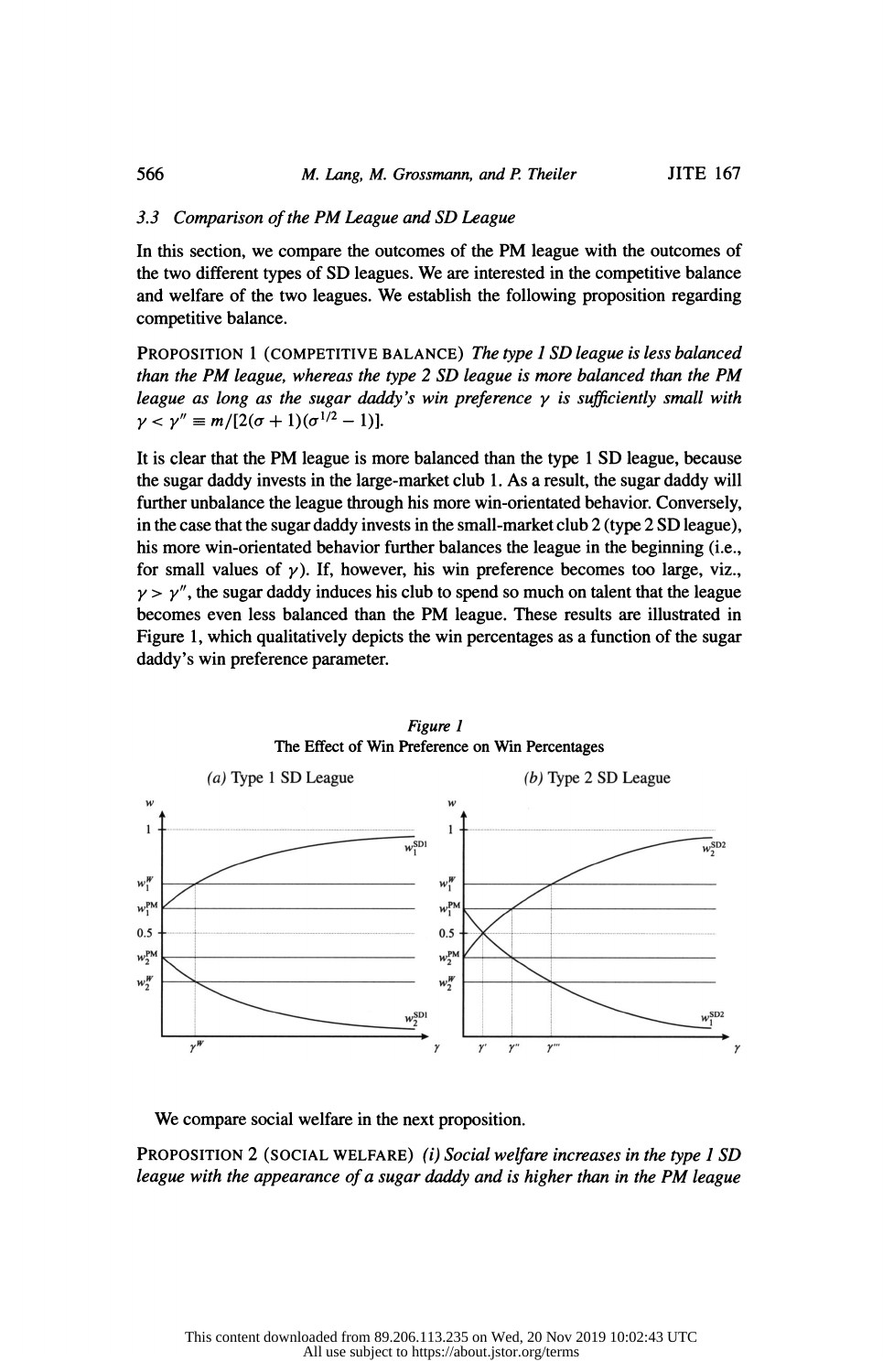as long as the win preference of the sugar daddy is not too large. The welfare maximizing level of the win preference of the sugar daddy in the type 1 SD league is given by  $\gamma^{W} \equiv [\sigma m(\sigma - 1)]/[2(\sigma + 1)]$ . (ii) Social welfare decreases in the type 2 SD league with the appearance of the sugar daddy and is always lower than in the PM league.

 Part (i) shows that the appearance of a sugar daddy can increase social welfare. This is the case in the type 1 SD league when the sugar daddy invests in the large market club. We know from section 3.1 that the PM league is too balanced from a welfare perspective. A league in which the large-market club wins more often and the small-market club wins less often would be socially desirable. This is exactly what happens in the type 1 SD league. The sugar daddy induces the large (small) club to increase (decrease) its win percentage, so that social welfare increases. In particular, there exists a hump-shaped relationship between the win preference  $\nu$  of the sugar daddy and the welfare of that league. That is, social welfare increases with increasing win preference of the sugar daddy until the welfare maximum is reached for  $\gamma = \gamma^{w}$ . Note that if  $\gamma = \gamma^{w}$ , then  $w_1^{\text{SD1}} = \sigma/(\sigma + 1)$ ,  $w_2^{\text{SD2}} = 1/(\sigma + 1)$  and thus we have the welfare-maximizing win percentages given by equation (5). If the sugar daddy becomes too win-oriented with  $y > y^W$ , the social welfare starts to decrease and can even be lower than in the PM league.

 In Figure 2, we compare the social welfare in the PM league with that in the type 1 SD league. The parameters are chosen as  $m = 5$  and  $\sigma = 2$ . Maximized social welfare is indicated as a benchmark. According to the simulation, and consistent with the theoretical derivations, there exists one parameter value  $\gamma^{W} = 5/3$  for which the type 1 SD league attains the social welfare maximum. Social welfare is lower in the profit-maximizing league than in the type 1 SD league as long as the sugar daddy's win orientation is not too high.

Part (ii) shows that it is socially undesirable for the sugar daddy to invest in the small-market club, because he induces the wrong club to increase its win percentage.



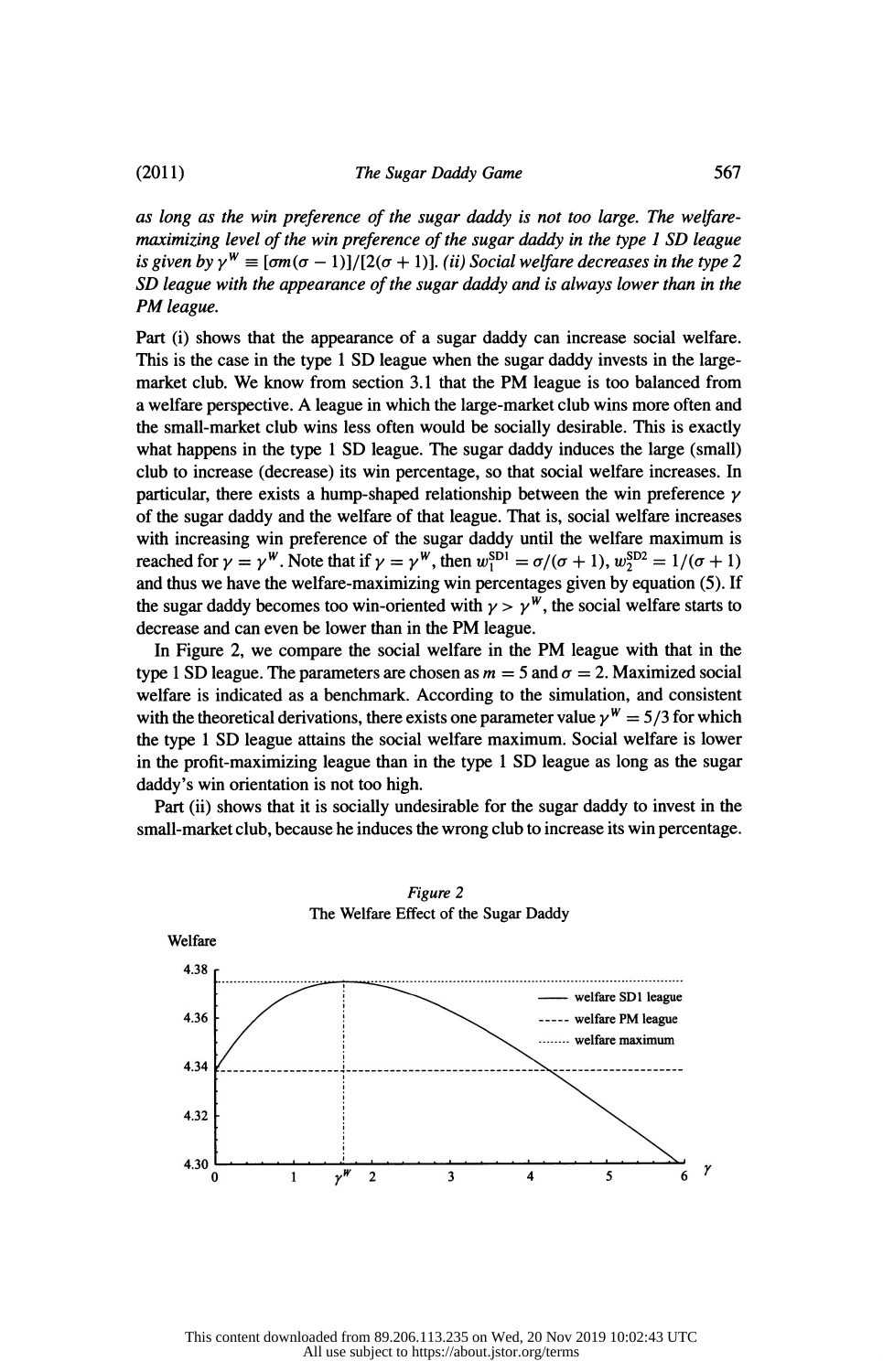It follows that social welfare will be lower in the type 2 SD league than in the PM league, independent of the win preference  $\nu$ . Note, however, that there exists a win preference  $\gamma$  such that the league's competitive balance corresponds to the welfaremaximizing level of competitive balance  $CB^w$  given by equation (6). Formally, if  $\gamma = \gamma''' \equiv [m(\sigma^3 - 1)]/[2(\sigma + 1)]$ , then  $w_1^{3D2} = w_2^m$  and  $w_2^{3D2} = w_1^m$  (see Figure 1). However, in this case, the wrong club – namely, the small-market club – wins too often, so that social welfare is not maximized.12

### 4 The Effect of Revenue Sharing in the SD League

 In this section, we analyze the effect of revenue sharing on competitive balance and social welfare in the SD league. Revenue sharing plays an important role in the redistribution of revenue and has long been accepted as an exemption from antitrust law. Professional team sports leagues often find themselves under antitrust surveillance (see FLYNN AND GILBERT [2001]). Most revenue-sharing arrange ments, however, have not been challenged in the courts, because revenue sharing is supposed to enhance competitive balance and thus is in the interest of the consumer (see Szymanski [2003]).

 The basic idea behind this cross-subsidization policy is to guarantee a reason able competitive balance in the league by redistributing revenues from large-market clubs to small-market clubs because large-market clubs have a higher revenue generating potential than do small-market clubs (see KÉSENNE [2000], Szymanski AND KÉSENNE [2004]). Current revenue-sharing schemes vary widely among pro fessional sports leagues around the world. The most prominent may be the scheme operated by the National Football League (NFL), in which the visiting club receives 40% of the locally earned television and gate receipt revenues. In some European football leagues, the system for sharing the revenue generated by a centralized broadcast contract resembles a pool revenue-sharing system (e.g., in the English Premier League or the German Bundesliga).

 In our model, we introduce a pool revenue-sharing system. Under such an ar rangement, club *i* receives a share  $\alpha$  of its revenue  $R_i$  and a share  $(1 - \alpha)/2$  of the league revenue pool  $R_i + R_j$ . The after-sharing revenues of club i, denoted by  $R_i^*$ , can be written as

$$
R_i^* = \alpha R_i + \frac{1-\alpha}{2}(R_i + R_j),
$$

with  $\alpha \in (0, 1]$  and  $i, j \in \{1, 2\}, i \neq j$ . Note that a higher parameter  $\alpha$  represents a league with a lower degree of redistribution. Thus, the limiting case of  $\alpha = 1$ 

<sup>&</sup>lt;sup>12</sup> An extension would be a league with two sugar daddies. In such a pure SD league, the win ratio  $w_1/w_2$  in equilibrium is given by  $(\sigma m + 2\gamma)^{1/2}/(m + 2\gamma)^{1/2}$ . It follows that the competitive balance increases with increasing win preferences of the sugar daddies. Moreover, one can show that the pure SD league is more competitively balanced and thus yields a lower level of social welfare than the PM league. This re balanced and thus yields a lower level of social welfare than the PM league. This re-<br>sult is consistent with the findings in VROOMAN [1997], [2000], who shows that the<br>sportsman league is more belanced than the PM league. suit is consistent with the findings in VROOMAN [1997], [2000], who shows that the sportsman league is more balanced than the PM league.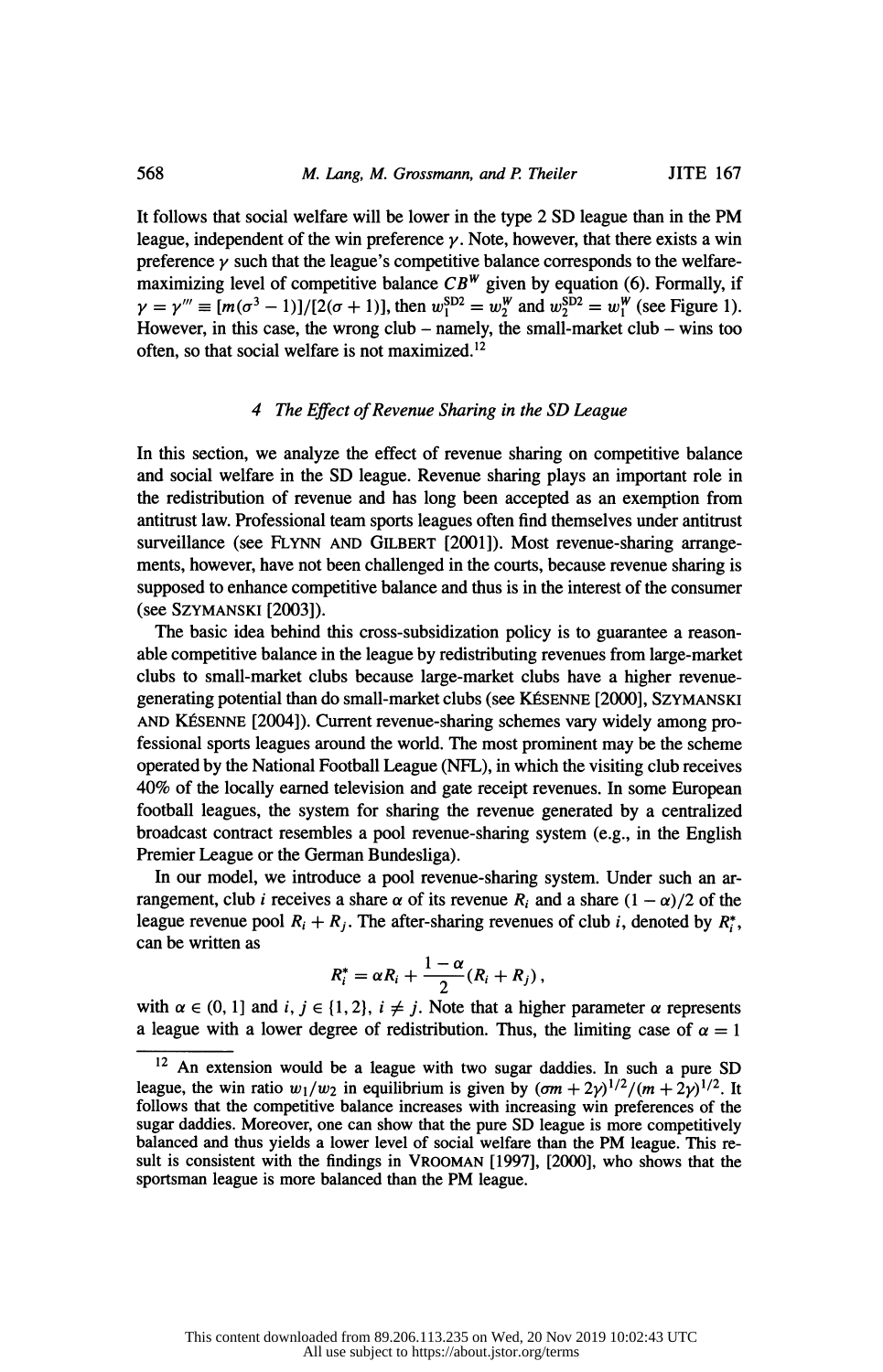describes a league without revenue sharing. Our results are robust with respect to gate revenue sharing, which is another popular form of revenue sharing in sports leagues. From the home match, club i obtains a share  $\alpha$  of its own revenues  $R_i$ , and from the away match, it obtains a share  $1 - \alpha$  of club j's revenues  $R_j$ . In this case, the after-sharing revenues of club *i* are given by  $R_i^* = \alpha R_i + (1 - \alpha)R_i$  with  $\alpha \in (0.5, 1]$ .

The maximization problem of club  $i \in \{1, 2\}$  in which the sugar daddy has invested is thus given by

$$
\max_{x_i \geq 0} \left\{ u_i^*(x_i, x_j) = R_i^*(x_i, x_j) - cx_i + \gamma w_i(x_i, x_j) \right\},\,
$$

and for the profit-maximizing club  $j \in \{1, 2\}$ ,  $j \neq i$ , it is given by

$$
\max_{x_j \geq 0} \left\{ \pi_j^*(x_i, x_j) = R_j^*(x_i, x_j) - cx_j \right\}.
$$

We establish the following proposition:

PROPOSITION 3 (REVENUE SHARING) (i) Greater revenue sharing decreases competitive balance in both types of SD leagues, (ii) The welfare effect of rev enue sharing is ambiguous and depends on whether the sugar daddy invests in the large-market or the small-market club. In particular, greater revenue sharing in creases social welfare in the type 1 SD league until the welfare optimum is reached for  $\alpha = \alpha^W \equiv [2\gamma(\sigma + 1)]/[m\sigma(\sigma - 1)]$ . In the type 2 SD league, greater revenue sharing increases social welfare if and only if the sugar daddy's win preference  $\gamma$ is sufficiently small with  $\gamma < \gamma'$ .

 Part (i) of the proposition shows that greater revenue sharing produces a less balanced league independently of whether the sugar daddy invests in the small-market or the large-market club. That is, greater revenue sharing (a lower parameter  $\alpha$ ) results in a higher win percentage for the dominant team and a lower win percentage for the subordinate team. Remember that in the type 1 SD league, the large-market club is always the dominant team in equilibrium, whereas in the type 2 SD league, the large-market club is the dominant team in equilibrium if and only if  $y < y'$ .<sup>13</sup> The result in part (i) is due to the so-called *dulling effect* of revenue sharing as introduced by Szymanski and KÉSENNE [2004]. The dulling effect describes the well-known finding in the sports economics literature that revenue sharing reduces incentives to invest in playing talent. This is because the marginal benefit of an investment has to be shared with the other club through the revenue-sharing arrangement. Due to the logit formulation of the CSF, the negative effect of revenue sharing on marginal revenue is stronger for the underdog than for the dominant team. The dulling effect is stronger for the underdog than for the dominant team because the (positive) marginal impact on the dominant team's revenues of a reduction in talent investments by the

<sup>&</sup>lt;sup>13</sup> Note that in standard, static contest models without a sugar daddy, the large club is always the dominant team at equilibrium. In a dynamic setting, however, this may no longer hold. For example, GROSSMANN AND DIETL [2009] show in a two-period contest model of a PM league that an equilibrium exists in which the small club in vests more than the large club in both periods.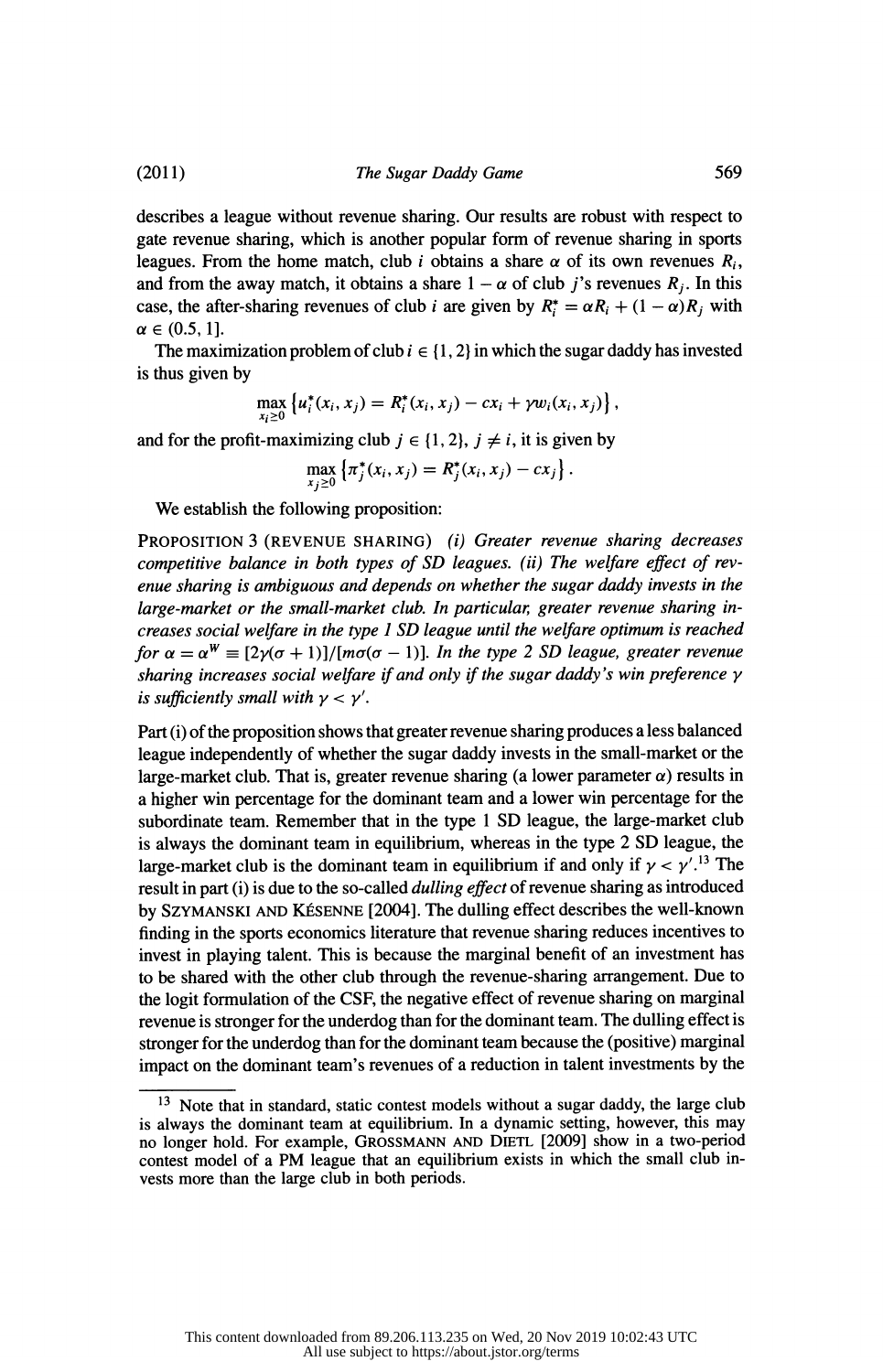underdog is greater than the (positive) marginal impact on the underdog's revenues of a reduction in talent investments by the dominant team. As a result, the underdog will decrease its investment level relatively more than the dominant team, so that the competitive balance in the league decreases through revenue sharing.

 The theoretical literature in sports economics regarding the effect of revenue sharing on the competitive balance in sports leagues can be grouped along two di mensions of assumptions: profit- versus win-maximizing behavior and fixed versus flexible supply of talent (i.e., closed versus open leagues). According to this catego rization, the invariance proposition with respect to revenue sharing is derived under the assumptions of profit-maximizing club owners and a fixed supply of talent (e.g., El-Hodiri and Quirk [1971], Fort and Quirk [1995]). There is wide agreement that the invariance proposition does not hold in leagues with either win-maximizing club owners or a flexible supply of talent (e.g., KÉSENNE [2000], Szymanski [2003], Vrooman [2007], [2008], Grossmann, Dietl, and Lang [2010]). There is disagreement, however, as to whether the invariance proposition holds in a league with profit-maximizing club owners and a fixed talent supply. EL-HODIRI AND Quirk [1971] and Fort and Quirk [1995] show that the invariance proposition does hold with respect to revenue sharing, whereas Szymanski and Késenne [2004] conclude that revenue sharing results in a more uneven distribution of talent and thus contradict the invariance proposition. Because all of these models use the same assumptions, namely, profit-maximizing club owners and a fixed supply of tal ent, the contradiction results from methodological differences. El-Hodiri and Quirk and Fort and Quirk employ Walrasian conjectures, whereas Szymanski and Késenne employ contest-Nash conjectures. Our model shows that the invariance proposition with regard to revenue sharing does not hold in a league with a profit-maximizing club and a sugar daddy club under the contest-Nash conjectures.

Part (ii) of the proposition shows that the welfare effect of revenue sharing crucially depends on the type of SD league and the magnitude of the sugar daddy's win preference. In the type 1 SD league, a higher degree of revenue sharing yields an increase in social welfare. This is because greater revenue sharing induces the large-market club 1 to increase its win percentage in equilibrium, whereas the small-market club 2 decreases its win percentage. As we know from section 3.3, social welfare increases in the type 1 SD league if the large (small) club increases (decreases) its win percentage. The welfare-maximizing level of revenue sharing is then given by  $\alpha = \alpha^W$ .

 In the type 2 SD league, social welfare increases through a higher degree of rev enue sharing only if the large-market club is also the dominant team in equilibrium. This is the case if the win preference of the sugar daddy is sufficiently small ( $\nu < \nu'$ ). In this case, the win percentages of both clubs approach the welfare-maximizing win percentages ( $w_1^W$ ,  $w_2^W$ ) through a lower small-market club parameter  $\alpha$ . In contrast, if  $\gamma > \gamma'$ , then the small-market club is the dominant team in equilibrium, and revenue sharing results in a higher win percentage for this club and a lower win percentage for the large-market club. This is detrimental to social welfare, however.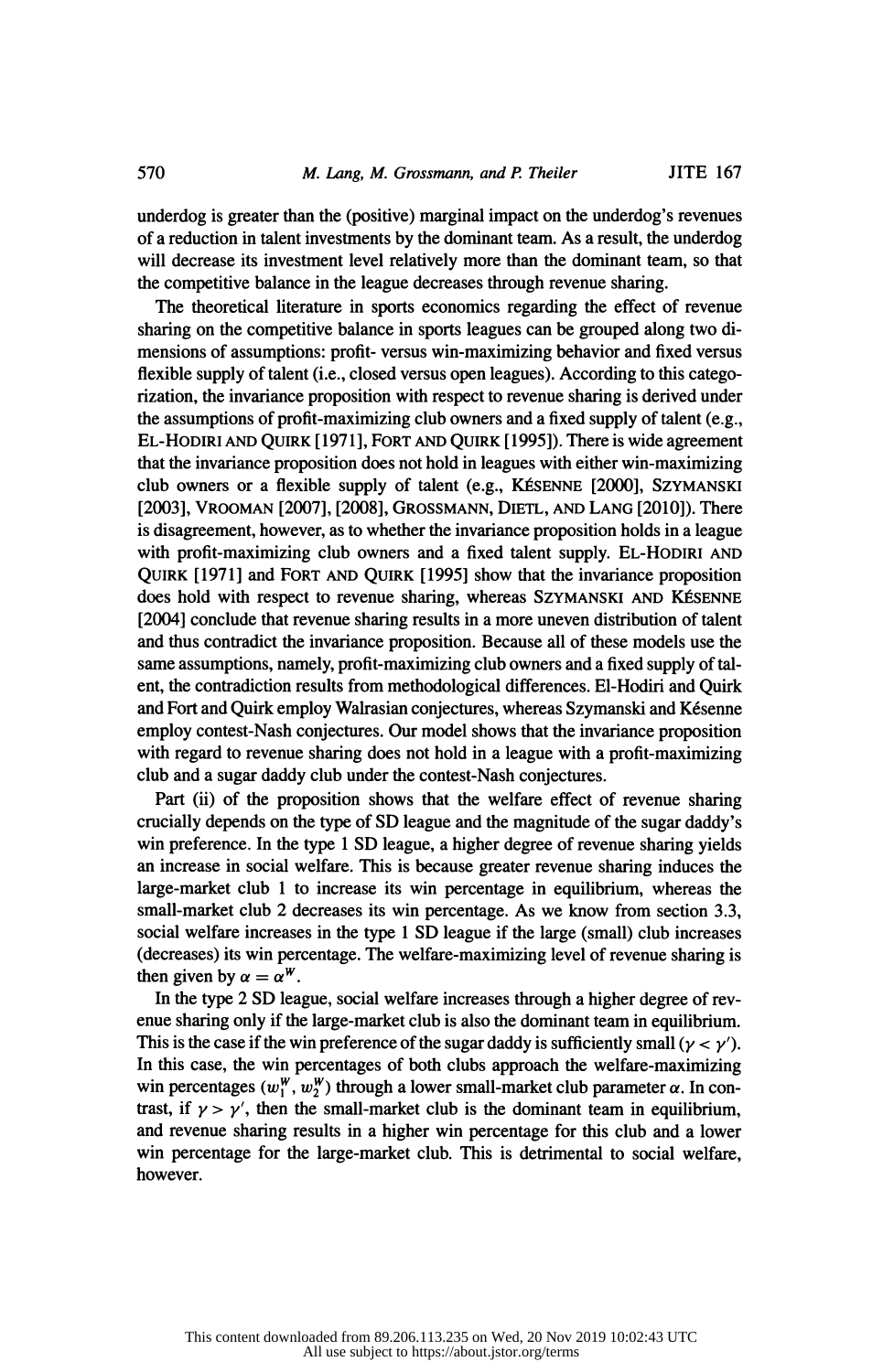### 5 Conclusion

 There have always been rich individuals who financially support football clubs. Recently, some extraordinarily rich people have invested great sums of money in clubs and become club owners with full control. These so-called sugar daddies have changed the face of football. With the appearance of a sugar daddy within a league, several questions may arise. In particular, how does the appearance of a sugar daddy change the competition (competitive balance) in the league, and what is its effect on social welfare? How do cross-subsidization schemes such as revenue sharing work in a sugar daddy league, and what is their welfare effect?

 In this paper, we try to answer these questions by extending the existing sportsman literature through a welfare analysis based on a contest model of a professional team sports league. In particular, we compare a league in which both clubs are profit maximizers (PM league) with a league in which one club is a profit maximizer and the other club is owned by a sugar daddy (SD league). We distinguish between two cases: the sugar daddy invests in a large-market club (type 1 SD league) and in a small-market club (type 2 SD league).

 Our analysis shows that the type 1 SD league is always less balanced than the PM league. When the sugar daddy invests in the large-market club, this club will become dominant within the league. In the type 2 SD league, however, competitive balance can be higher or lower than in the PM league, depending on the win preference of the sugar daddy. Moreover, we find that social welfare in the type 1 SD league can be higher or lower than in the PM league. With the appearance of a sugar daddy who invests in a large-market club (type 1 SD league), social welfare is initially higher than in the PM league. If, however, the win preference of the sugar daddy increases above a certain threshold, welfare will decrease and may even fall below the welfare level of the PM league. Alternatively, a sugar daddy who invests in a small-market club (type 2 SD league) will always induce lower welfare than in the PM league. From a welfare perspective, a sugar daddy should thus always invest in the club with the larger market size in the league.

 We further show that pool revenue sharing in a SD league will always decrease the competitive balance, independently of whether the sugar daddy has invested in a small-market or a large-market club. This result shows that the invariance proposition with regard to revenue sharing does not hold in a league with one profit-maximizing club and one club that is owned by a sugar daddy. The welfare effect of pool revenue sharing in a sugar daddy league, however, is ambiguous and depends on the clubs' market sizes and on the win preference of the sugar daddy. In particular, the introduction of pool revenue sharing always increases social welfare in the type 1 SD league. In the type 2 SD league, however, pool revenue sharing only increases social welfare if the sugar daddy's win preference is below a certain threshold.

 Our study can be seen as a further step in the analysis of the interesting real- world phenomenon of sugar daddies and their effects. We encourage further research in this area. For example, one promising avenue might be the analysis of salary restrictions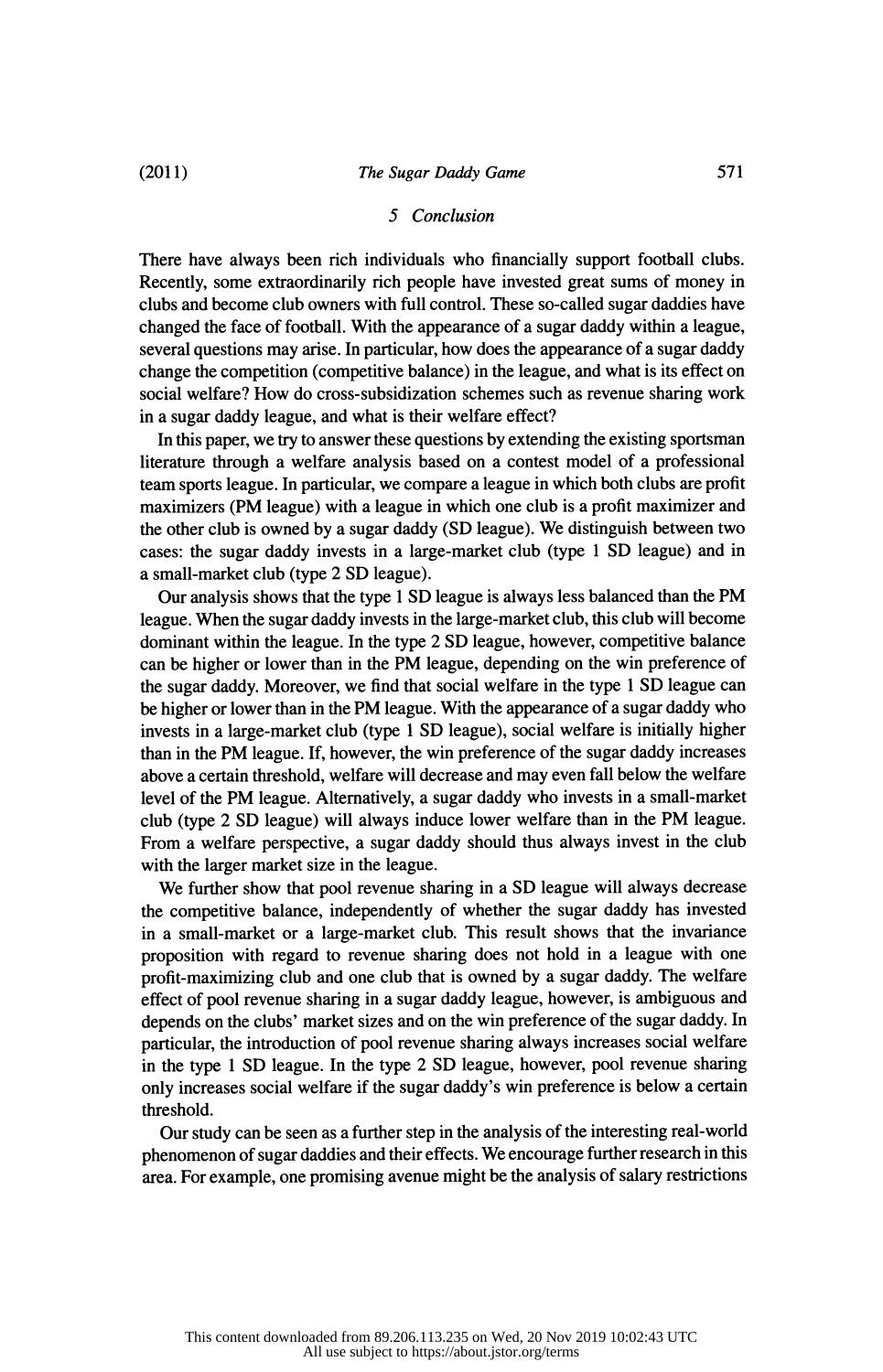in a sugar daddy league and their effects on competitive balance, club profits, and social welfare.

#### Appendix

# A.l Proof of Lemma 1

The social welfare  $W(w_1, w_2) = (3m/8)[\sigma q_1(w_1, w_2) + q_2(w_1, w_2)]$  with  $q_i = w_i +$  $w_i(1 - w_i)$  can be expressed in terms of  $w_1 = 1 - w_2$  as

$$
W(w_1) = \frac{3m}{8} \Big[ \sigma \big(2w_1 - w_1^2\big) + \big(1 - w_1^2\big) \Big].
$$

Maximizing social welfare with respect to  $w_1$  yields

$$
w_1^W = \frac{\sigma}{\sigma+1} = \arg\max_{w_1\geq 0} W(w_1).
$$

It follows that

$$
w_2^W = (1 - w_1^W) = \frac{1}{\sigma + 1} \, .
$$

The welfare-maximizing level of competitive balance  $CB^W$  is then given by  $w_1^W w_2^W$ . Q.E.D.

# A.2 Proof of Lemma 2

From the first-order conditions

$$
\frac{\partial \pi_1}{\partial x_1} = \frac{\sigma m x_2^2}{2(x_1 + x_2)^3} - c = 0 \quad \text{and} \quad \frac{\partial \pi_2}{\partial x_2} = \frac{m x_1^2}{2(x_1 + x_2)^3} - c = 0,
$$

we derive that in equilibrium  $(x_1^{\text{PM}}, x_2^{\text{PM}})$  it must hold that  $\sigma = (x_1^{\text{PM}})^2/(x_2^{\text{PM}})^2$ . It follows that the equilibrium win percentages in the PM league amount to

$$
(w_1^{\text{PM}}, w_2^{\text{PM}}) = \left(\frac{\sqrt{\sigma}}{1 + \sqrt{\sigma}}, \frac{1}{1 + \sqrt{\sigma}}\right).
$$
 Q.E.D.

# A.3 Proof of Lemma 3

Recall that  $m_1 = \sigma m$  and  $m_2 = m$ . From the first-order conditions

$$
\frac{\partial u_i}{\partial x_i} = \frac{x_j(m_ix_j + 2\gamma(x_i + x_j))}{2(x_i + x_j)^3} - c = 0 \text{ and } \frac{\partial \pi_j}{\partial x_j} = \frac{m_jx_i^2}{2(x_i + x_j)^3} - c = 0,
$$

we derive that in equilibrium  $(x_i^{\text{SD}}, x_j^{\text{SD}})$  it must hold that

$$
\frac{\partial u_i}{\partial x_i} - \frac{\partial \pi_j}{\partial x_j} = \frac{-m_j (x_i^{\rm SD})^2 + 2\gamma x_i^{\rm SD} x_j^{\rm SD} + (x_j^{\rm SD})^2 [m_i + 2\gamma]}{2(x_i^{\rm SD} + x_j^{\rm SD})^3} = 0.
$$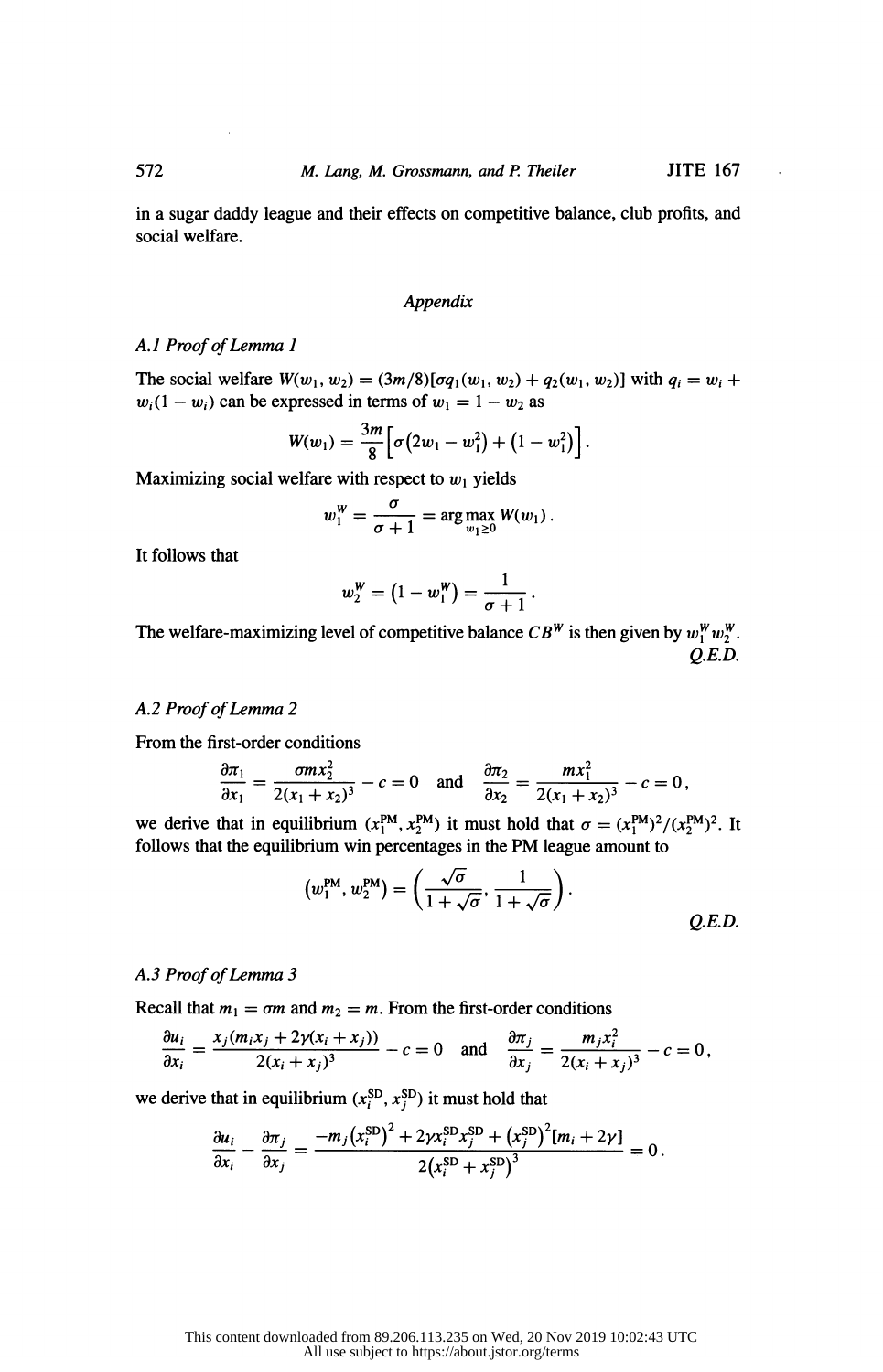(2011) The Sugar Daddy Game 573

It follows that

$$
x_i^{\text{SD}} = \frac{\gamma + (\gamma^2 + 2m_j \gamma + m_i m_j)^{1/2}}{m_j} x_j^{\text{SD}},
$$

 $\binom{m_j}{m_j}$ <br>so that the equilibrium win percentages in the SD league amount to

$$
(w_i^{\text{SD}}, w_j^{\text{SD}}) = \left(\frac{\gamma + \kappa}{\gamma + m_j + \kappa}, \frac{m_j}{\gamma + m_j + \kappa}\right)
$$

with  $\kappa \equiv (\nu^2 + 2m_i \nu + m_i m_i)^{1/2}$ . Thus, in the type 1 SD league (i = 1 and j = 2),

$$
(w_1^{\text{SD1}}, w_2^{\text{SD1}}) = \left(\frac{\gamma + \kappa_1}{\gamma + m + \kappa_1}, \frac{m}{\gamma + m + \kappa_1}\right) \text{ with } \kappa_1 \equiv (\gamma^2 + 2m\gamma + \sigma m^2)^{1/2},
$$

and in the type 2 SD league ( $i = 2$  and  $j = 1$ ),

$$
\left(w_1^{\text{SD2}}, w_2^{\text{SD2}}\right) = \left(\frac{\sigma m}{\gamma + \sigma m + \kappa_2}, \frac{\gamma + \kappa_2}{\gamma + \sigma m + \kappa_2}\right) \text{ with } \kappa_2 \equiv (\gamma^2 + 2\sigma m \gamma + \sigma m^2)^{1/2}. \quad Q.E.D. \quad
$$

#### A A Proof of Proposition 1

 Type 1 SD league (the sugar daddy invests in the large-market club): In this case, the sugar daddy amplifies the clubs' investment inequality, so that the type 1 SD league becomes increasingly unbalanced compared to the PM league. Formally,  $\frac{\partial w_1^{\text{SD1}}}{\partial y} > 0$  and  $\frac{\partial w_2^{\text{SD1}}}{\partial y} < 0$ .

 Type 2 SD league (the sugar daddy invests in the small-market club): We derive that if  $\gamma = \gamma'' \equiv m/[2(\sigma + 1)(\sigma^{1/2} - 1)]$  then  $w_1^{\text{SD2}} = w_2^{\text{PM}}$  and  $w_2^{\text{SD2}} = w_1^{\text{PM}}$ . In this case, the small-market club 2 is the dominant team and has the same win percentage as the large-market club 1 from the PM league. If  $\gamma > \gamma''$ , then club 1 has an even higher win percentage, so that the type 2 SD league is even more unbalanced than the PM league. If  $\gamma < \gamma$ ", then the type 2 SD league is more balanced than the PM higher win percentage, so that the type 2 SD league is even more unbalanced than<br>the PM league. If  $\gamma < \gamma''$ , then the type 2 SD league is more balanced than the PM<br>league.  $Q.E.D.$ 

# A. 5 Proof of Proposition 2

A.5 *Proof of Proposition 2*<br>(i): Recall that the PM league is too balanced with respect to the social welfare max-<br>imum and that a higher value of  $\alpha$  in the type 1 SD league leads to higher imbalance: (i): Recall that the PM league is too balanced with respect to the social welfare max-<br>imum and that a higher value of  $\gamma$  in the type 1 SD league leads to higher imbalance;<br>social welfare increases in the type 1 SD leag imum and that a higher value of  $\gamma$  in the type 1 SD league leads to higher imbalance;<br>social welfare increases in the type 1 SD league through the appearance of a sugar<br>daddy. However, this holds true only if the win pr social welfare increases in the type 1 SD league through the appearance of a sugar daddy. However, this holds true only if the win preference of the sugar daddy is not too large. In particular, there exists a welfare-maxi daddy. However, this holds true only if the win preference of the sugar daddy is not too large. In particular, there exists a welfare-maximizing win preference  $\gamma^w$ , computed as computed as

$$
w_1^W = w_1^{\text{SD1}} \Leftrightarrow \frac{\sigma}{\sigma+1} = \frac{\gamma + \kappa_1}{\gamma + m + \kappa_1} \Leftrightarrow \gamma = \gamma^W \equiv \frac{\sigma m (\sigma - 1)}{2(\sigma + 1)}.
$$

On increasing the win preference above  $\gamma^{w}$ , social welfare starts to decrease and can even be lower than in the PM league.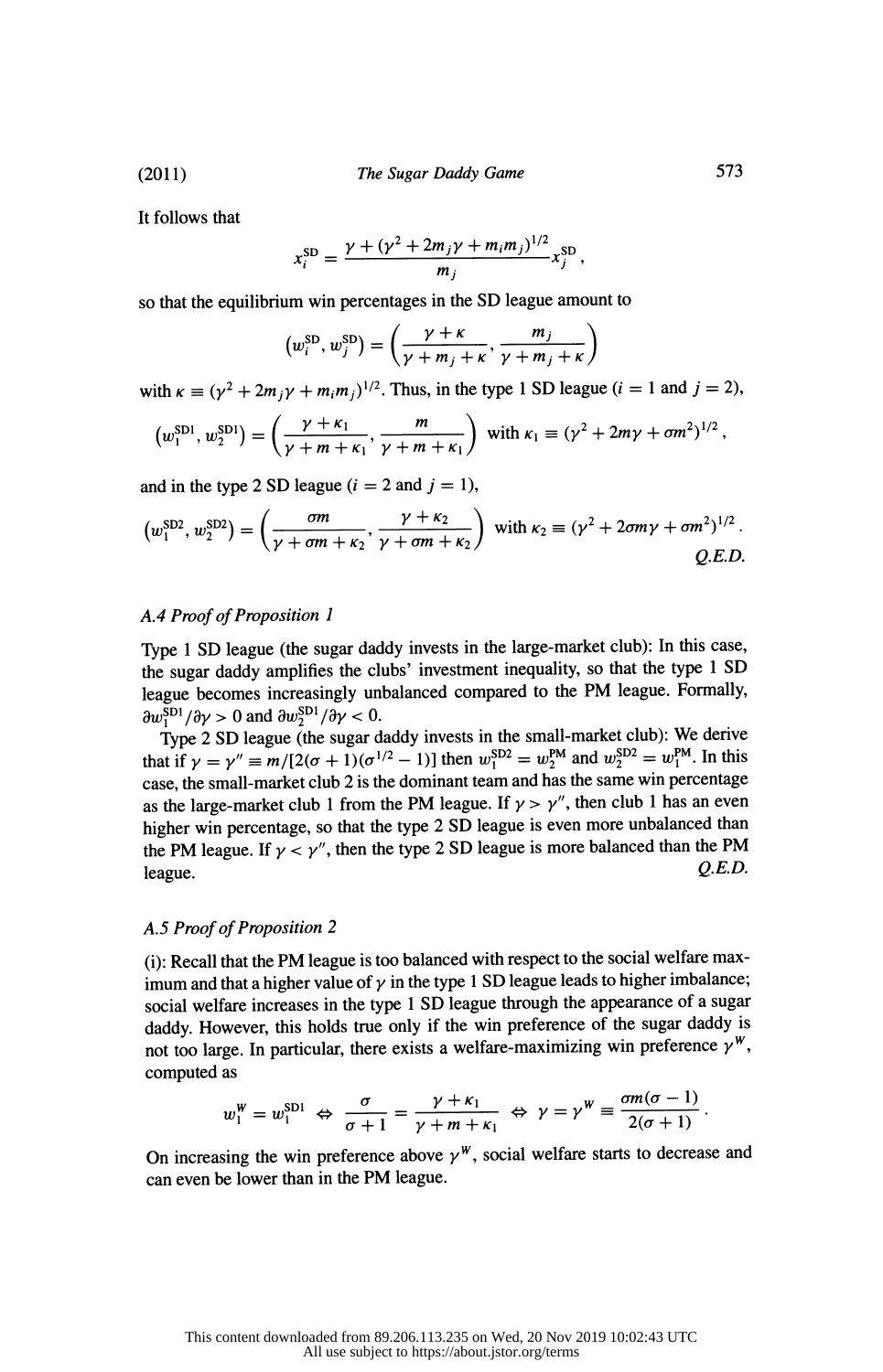(ii): In the type 2 SD league, the sugar daddy decreases the imbalance for a small value of  $\gamma$ , so that the social welfare decreases. For large values of  $\gamma$ , the small market club may even have a higher win percentage than the large-market club, and possibly the imbalance increases. In this case, however, the wrong club (i.e., the small-market club) has a higher win percentage, such that the social welfare decreases even if the imbalance increases.  $O.E.D.$ decreases even if the imbalance increases.

# A.6 Proof of Proposition 3

The first-order conditions are derived  $as<sup>14</sup>$ 

$$
\frac{\partial u_i^*}{\partial x_i} = \alpha \frac{\partial R_i}{\partial w_i} \frac{\partial w_i}{\partial x_i} + \frac{1 - \alpha}{2} \left( \frac{\partial R_i}{\partial w_i} \frac{\partial w_i}{\partial x_i} + \frac{\partial R_j}{\partial w_j} \frac{\partial w_j}{\partial x_i} \right) - c + \gamma \frac{\partial w_i}{\partial x_i} = 0,
$$
  

$$
\frac{\partial \pi_j^*}{\partial x_j} = \alpha \frac{\partial R_j}{\partial w_j} \frac{\partial w_j}{\partial x_j} + \frac{1 - \alpha}{2} \left( \frac{\partial R_i}{\partial w_i} \frac{\partial w_i}{\partial x_j} + \frac{\partial R_j}{\partial w_j} \frac{\partial w_j}{\partial x_j} \right) - c = 0,
$$

with  $i, j \in \{1, 2\}$  and  $i \neq j$ . By combining the first-order conditions and using the adding-up constraint  $\frac{\partial w_i}{\partial x_i} = -\frac{\partial w_i}{\partial x_i}$ , we obtain

$$
\left[\alpha \frac{\partial R_i}{\partial w_i} - \frac{1-\alpha}{2} \left( \frac{\partial R_j}{\partial w_j} - \frac{\partial R_i}{\partial w_i} \right) + \gamma \right] \frac{\partial w_i}{\partial x_i} = \left[\alpha \frac{\partial R_j}{\partial w_j} - \frac{1-\alpha}{2} \left( \frac{\partial R_i}{\partial w_i} - \frac{\partial R_j}{\partial w_j} \right) \right] \frac{\partial w_j}{\partial x_j}.
$$

Thus, in equilibrium  $(\widehat{x}_i^{\text{SD}}, \widehat{x}_i^{\text{SD}})$  it must hold that

$$
\widehat{x}_i^{\text{SD}} = \frac{(1-\alpha)(m_i - m_j) + 4\gamma + \widehat{\kappa}}{2(1+\alpha)m_j} \widehat{x}_j^{\text{SD}},
$$

with  $\widehat{\kappa} = [4m_j(1+\alpha)[(1+\alpha)m_i + 4\gamma] + (m_i(1-\alpha) - m_j(1-\alpha) + 4\gamma)^2]^{1/2}$ . It fol lows that the equilibrium win percentages in the SD league with revenue sharing are given by

$$
\widehat{w}_i^{\text{SD}} = \frac{(1-\alpha)(m_i - m_j) + 4\gamma + \widehat{\kappa}}{(1-\alpha)(m_i - m_j) + 4\gamma + \widehat{\kappa} + 2(1+\alpha)m_j},
$$

$$
\widehat{w}_j^{\text{SD}} = \frac{2(1+\alpha)m_j}{(1-\alpha)(m_i - m_j) + 4\gamma + \widehat{\kappa} + 2(1+\alpha)m_j}.
$$
Moreover, we calculate

$$
(1 - \alpha)(m_i - m_j) + 4\gamma + \kappa + 2(1 + \alpha)m_j
$$
  
we calculate  

$$
\widehat{w}_i^{\text{SD}} = w_i^W = \frac{m_i}{m_i + m_j} \Leftrightarrow \alpha = \alpha^W \equiv \frac{2\gamma(m_i + m_j)}{m_i(m_i - m_j)}.
$$

 Thus, the welfare-maximizing win percentages coincide with the win percentage in the SD league if  $\alpha = \alpha^W$ .

We further compute the partial derivative of  $\hat{w}_i^{\text{SD}}$  with respect to  $\alpha$  at  $\alpha = 1$  and derive

$$
\left.\frac{\partial \widehat{w}_i^{\text{SD}}}{\partial \alpha}\right|_{\alpha=1} > 0 \ \Leftrightarrow \ \gamma \in \left(-\frac{m_i}{2}, \frac{1}{4}(m_j - m_i)\right).
$$

<sup>14</sup> It is easy to verify that the second-order conditions for a maximum are satisfied.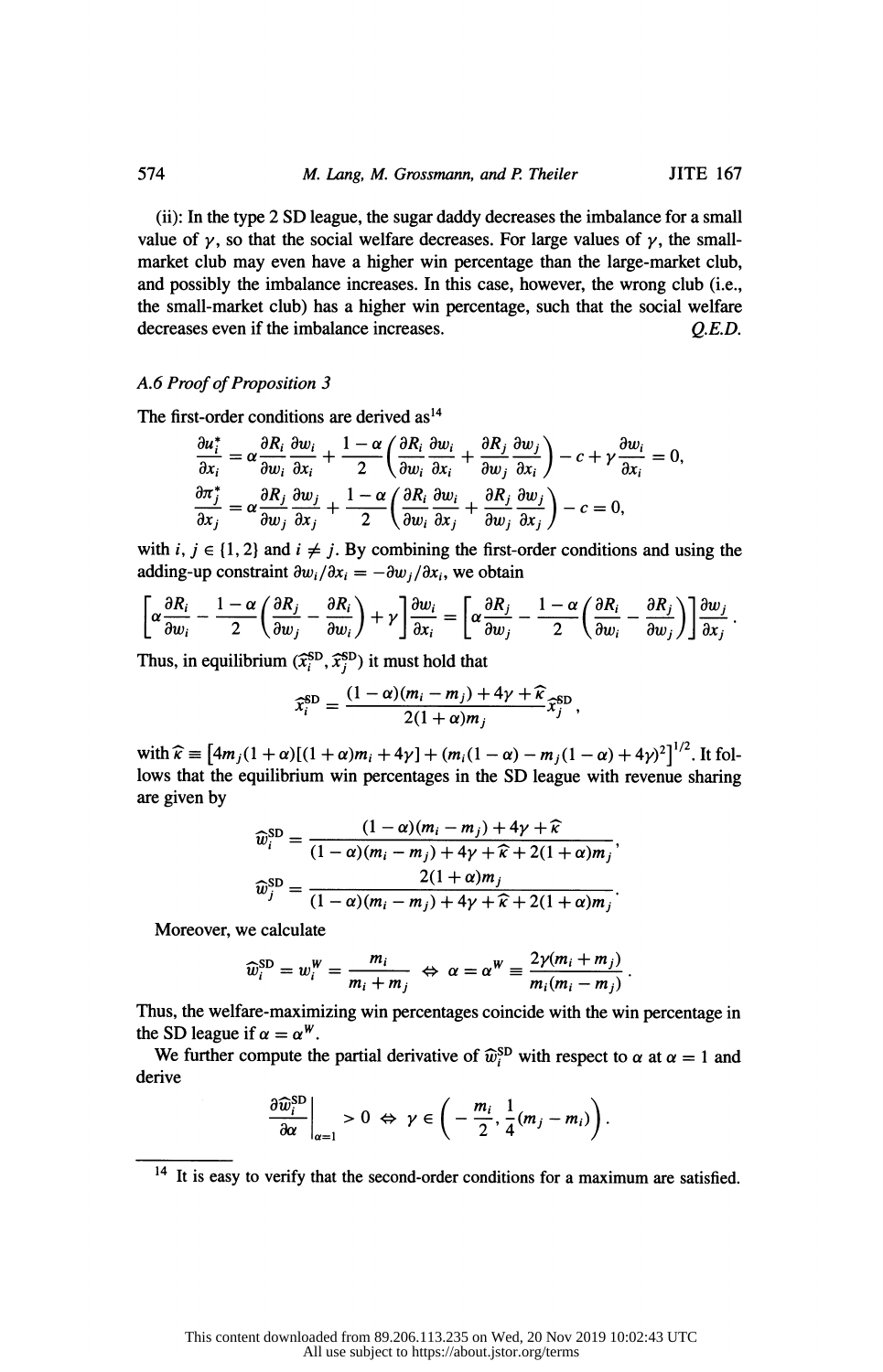Recall that in the type 1 SD league the sugar daddy invests in the large-market club (i.e.,  $i = 1$  and  $j = 2$ ), while in the type 2 SD league the sugar daddy invests in the small-market club (i.e.,  $i = 2$  and  $j = 1$ ).

(a) In the type 1 SD league with  $i = 1$  and  $j = 2$ , we conclude that  $\frac{\partial \hat{\mathbf{w}}^{\text{SD1}}_1}{\partial \alpha}$   $|_{\alpha=1}$ <br>< 0 for all  $\nu > 0$ .  $< 0$  for all  $\gamma > 0$ .

(b) In the type 2 SD league with  $i = 2$  and  $j = 1$ , we conclude that  $\frac{\partial \widehat{w}_2^{\text{SD2}}}{\partial \alpha}|_{\alpha=1}$  $> 0$  for  $\gamma \in (0, \gamma')$  and  $\frac{\partial \widehat{\mathbf{w}}_{2}^{\text{SD2}}}{\partial \alpha}\big|_{\alpha=1} < 0$  for  $\gamma > \gamma'$  with  $\gamma' = (m/4)(\sigma - 1)$ . Remember that  $\gamma'$  is the threshold parameter above which the small-market club 2 is the dominant team in equilibrium in the type 2 SD league (Lemma 4).

 From (a), we deduce that the introduction of revenue sharing increases the win percentage of the large-market club 1 and consequently decreases the win percentage of the small-market club 2. As a result, competitive balance decreases.

 From (b), we deduce that the introduction of revenue sharing decreases the win percentage of the small-market club 2 and consequently increases the win percentage of the large-market club 1 if and only if  $\gamma \in (0, \gamma')$ . As a result, competitive balance decreases in this case. If, however,  $\gamma > \gamma'$ , the small-market club 2 is the dominant team in equilibrium and revenue sharing increases this club's win percentage. The result is again a decrease in competitive balance. Numerical simulations have shown that our claims hold for all parameters  $\alpha \in (0, 1]$ .<sup>15</sup>

 To prove that revenue sharing has a negative effect on marginal revenue, we compute the partial derivative of club *i*'s marginal revenue  $MR_i = \partial R_i^* / \partial x_i$  with respect to the revenue-sharing parameter  $\alpha$  as

$$
\frac{\partial MR_i}{\partial \alpha}=\frac{x_j}{(x_1+x_2)^2}(m_i(1-w_i)+m_jw_i)>0\,,
$$

with i,  $j \in \{1, 2\}$  and  $i \neq j$ . It follows that a higher degree of revenue sharing (i.e., a lower parameter  $\alpha$ ) has a negative effect on marginal revenue.

 The proof of part (ii) is given verbally in section 4 below Proposition 3. Note that in the type 1 SD league, the welfare-maximizing degree of revenue sharing  $\alpha^W$  is given by  $\alpha^W = [2\gamma(\sigma + 1)]/[m\sigma(\sigma - 1)].$  *O.E.D.* given by  $\alpha^W = \frac{2\gamma(\sigma + 1)}{|\sigma(\sigma - 1)|}$ .

#### References

 Clark, D., AND C. Riis [1998], "Contest Success Functions: An Extension," Economic Theory, 11, 201-204.

- CONN, D. [2009a], "Latest Figures Show Premier League Clubs Owe £3.1bn," http://www. guardian.co.uk/football/2009/jun/02/premier-league-clubs-debt, last retrieved on Au gust 12, 2011.
- [2009b], "Premier League Clubs Boast £3.1bn of Debt," http://www.guardian.co.uk/ football/2009/jun/03/english-premier-league-debt, last retrieved on August 12, 2011.
- [2010], "Figures Reveal Sheikh Mansour has Poured £395m into Manchester City," http://www.guardian.co.uk/football/2010/jan/06/sheikh-mansour-manchester-city investment, last retrieved on August 12, 201 1.

<sup>&</sup>lt;sup>15</sup> Detailed simulation results are available from the corresponding author upon request.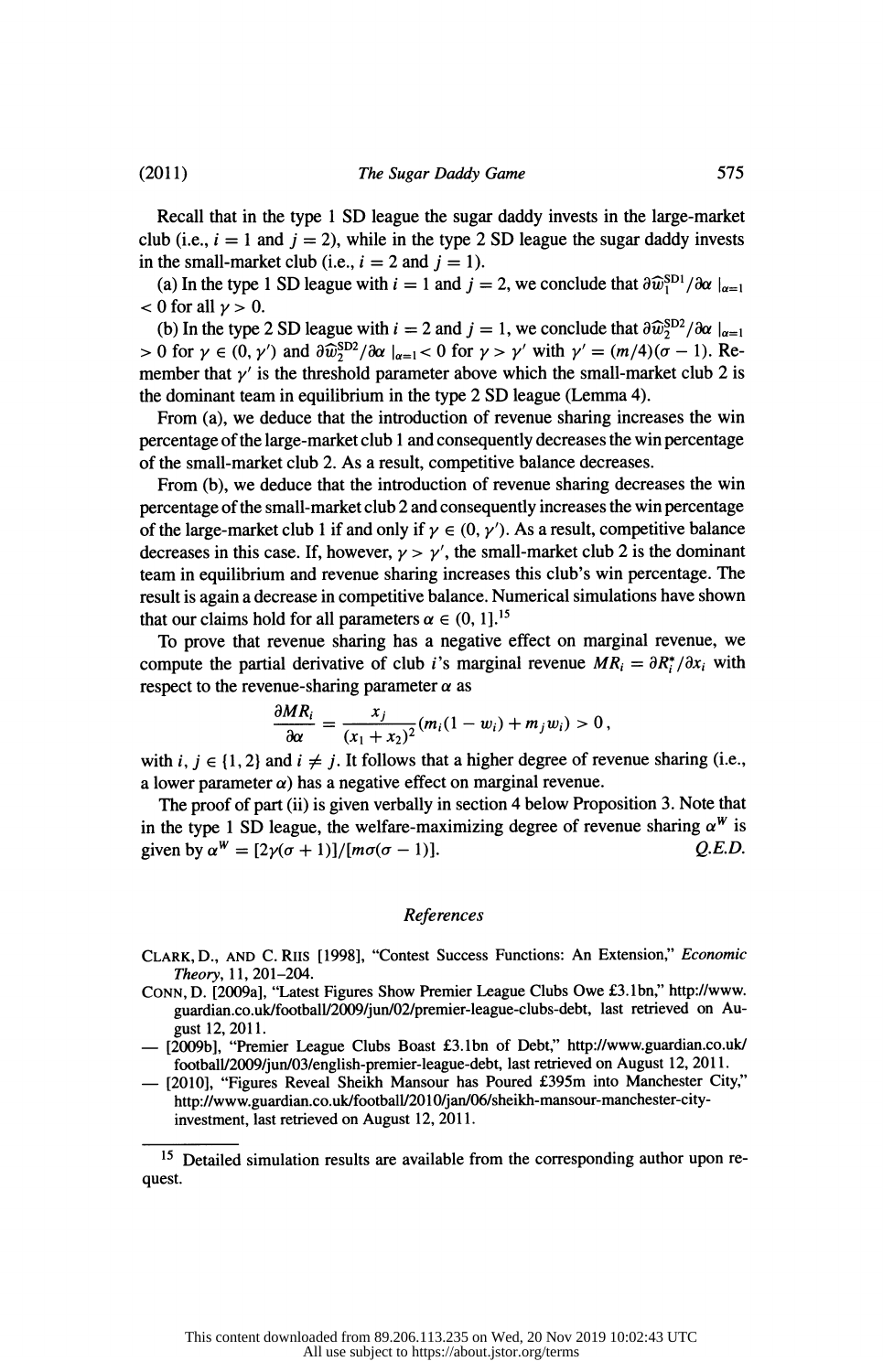- DELOITTE & TOUCHE [2009], "Annual Review of Football Finance," Research Report, Deloitte, Manchester.
- DIETL, H., AND M. LANG [2008], "The Effect of Gate Revenue-Sharing on Social Welfare," Contemporary Economic Policy, 26, 448-459.
- -, -, AND A. RATHKE [2011], "The Combined Effect of Salary Restrictions and Revenue Sharing in Sports Leagues," Economic Inquiry, 49, 447-463.
- $-$ ,  $-$ , AND S. WERNER [2009], "Social Welfare in Sports Leagues with Profit-Maximizing and/or Win-Maximizing Clubs," Southern Economic Journal, 76(2), 375-396.
- DIXIT, A. [1987], "Strategic Behavior in Contests," The American Economic Review, 77(5), 891-898.
- Eckard, E. W. [2006], "Comment: 'Professional Team Sports Are Only a Game: The Wal rasian Fixed-Supply Conjecture Model, Contest-Nash Equilibrium, and the Invariance Principle'," Journal of Sports Economics (JSE), 7(2), 234-239.
- El-Hodiri,M., and J. Quirk [1971], "An Economic Model of a Professional Sports League," Journal of Political Economy, 79(6), 1302-1319.
- Flynn, M., and R. Gilbert [2001], "The Analysis of Professional Sports Leagues as Joint Ventures," The Economic Journal, 111, F27-F46.
- Fort, R., and J. quirk [1995], "Cross-Subsidization, Incentives, and Outcomes in Profes sional Team Sports Leagues," *Journal of Economic Literature*, 33, 1265–1299.
- AND [2004], "Owner Objectives and Competitive Balance," Journal of Sports Economics (JSE), 5, 20-32.
- AND [2007], "Rational Expectations and Pro Sports Leagues," Scottish Journal of Political Economy, 54, 374-387.
- FRANCK, E. [2010a], "Private Firm, Public Corporation or Members's Association Governance Structures in European Football," International Journal of Sport Finance, 5(2), 108-127.
- [2010b], "'Zombierennen' und 'Patenonkel' Warum deutsche Fussballklubs in der Champions League den Kürzeren ziehen," Schmalenbachs Zeitschrift für betriebswirt schaftliche Forschung (zfbf), Sonderheft 62, 1-13.
- Groot, L. [2009], "Competitive Balance in Team Sports: The Scoring Context, Referees, and Overtime," Journal of Institutional and Theoretical Economics (JITE), 165(3), 384- 400.
- Grossmann, M., and H. Dietl [2009], "Investment Behaviour in a Two Period Contest Model," Journal of Institutional and Theoretical Economics (JITE), 165(3), 401-417.
- $-$ ,  $-$ , AND M. LANG [2010], "Revenue Sharing and Competitive Balance in a Dynamic Contest Model," Review of Industrial Organization, 36(1), 17-36.
- HlRSHLElFER, J. [1989], "Conflict and Rent-Seeking Success Functions: Ratio vs. Difference Models of Relative Success," Public Choice, 63, 101-112.
- HOEHN, T., AND S. SZYMANSKI [1999], "The Americanization of European Football," Economic Policy, 14(28), 205-240.
- Kelso, P. [2009], "Mike Ashley Hit by £90 Million Black Hole after Newcastle's Relegation," http://www.telegraph.co.uk/sport/football/teams/newcastle-united/5383023/Mike- Ashley-hit-by-90-million-black-hole-after-Newcastles-relegation.html, last retrieved August 12, 2011.
- KÉSENNE, S. [2000], "Revenue Sharing and Competitive Balance in Professional Team Sports," Journal of Sports Economics, 1, 56–65.
- [2006], "The Win Maximization Model Reconsidered: Flexible Talent Supply and Efficiency Wages," Journal of Sports Economics , 7, 416-427.
- [2007], The Economic Theory of Professional Team Sports: An Analytical Treatment, Edward Elgar Publishing: Cheltenham.
- Kuper, S. [2009], "Football Abandons the Fantasy that it Is a Business," http://www.ft.com/ cms/s/2/fd77a01c-aa07- Ilde-a3ce-00144feabdc0.html, last retrieved on August 12, 2011.